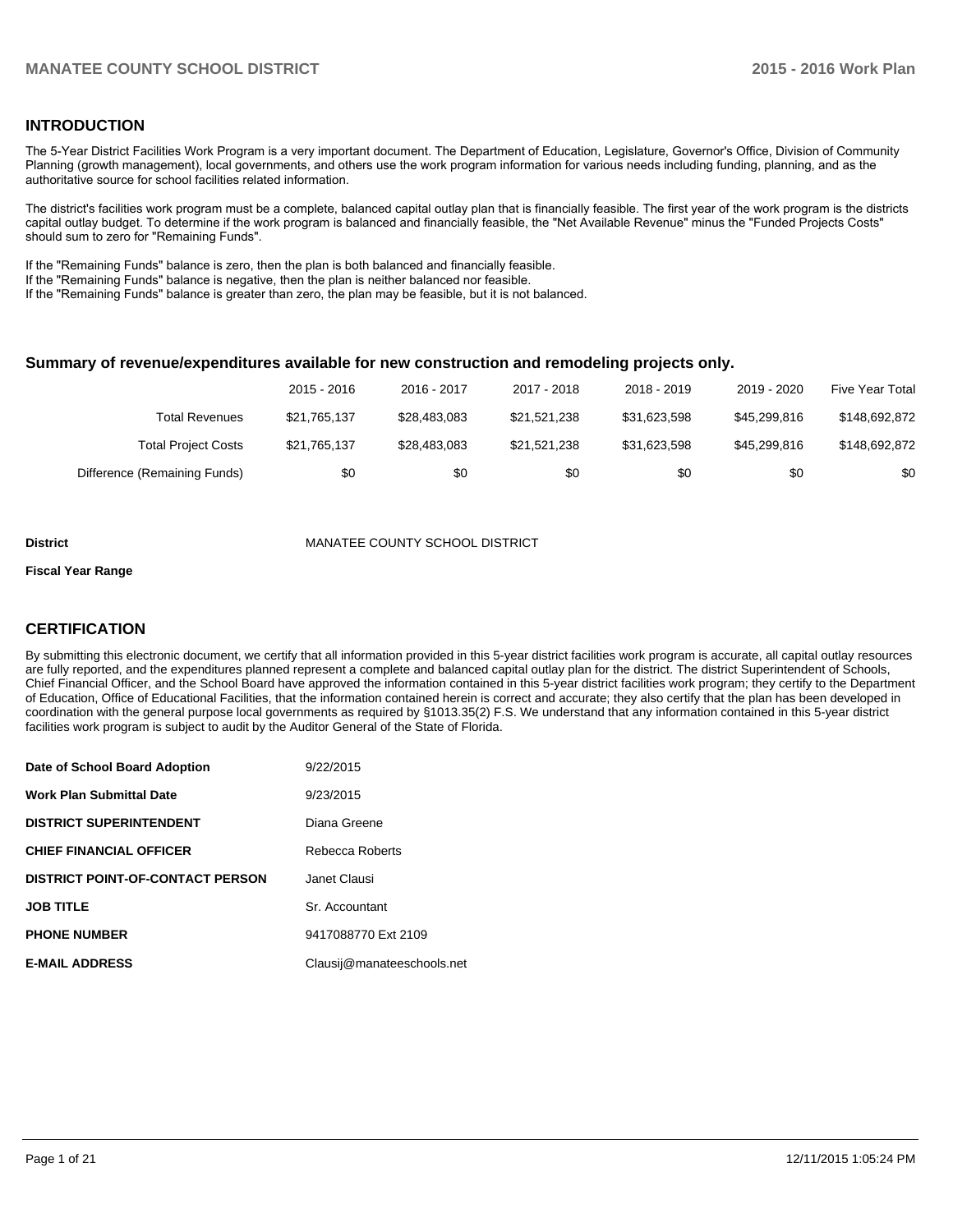# **Expenditures**

#### **Expenditure for Maintenance, Repair and Renovation from 1.50-Mills and PECO**

Annually, prior to the adoption of the district school budget, each school board must prepare a tentative district facilities work program that includes a schedule of major repair and renovation projects necessary to maintain the educational and ancillary facilities of the district.

|                | Item                                                                                                                                                                                                                                                                                                                                                                                                                                                                                                                                                                                                                                                                                                                                                                                                                                                                                                                                                                                                                                                                                                                                                                                                                                                                                                                                                                  | $2015 - 2016$<br><b>Actual Budget</b> | 2016 - 2017<br>Projected | 2017 - 2018<br>Projected | 2018 - 2019<br>Projected | 2019 - 2020<br>Projected | Total        |  |  |  |
|----------------|-----------------------------------------------------------------------------------------------------------------------------------------------------------------------------------------------------------------------------------------------------------------------------------------------------------------------------------------------------------------------------------------------------------------------------------------------------------------------------------------------------------------------------------------------------------------------------------------------------------------------------------------------------------------------------------------------------------------------------------------------------------------------------------------------------------------------------------------------------------------------------------------------------------------------------------------------------------------------------------------------------------------------------------------------------------------------------------------------------------------------------------------------------------------------------------------------------------------------------------------------------------------------------------------------------------------------------------------------------------------------|---------------------------------------|--------------------------|--------------------------|--------------------------|--------------------------|--------------|--|--|--|
| <b>HVAC</b>    |                                                                                                                                                                                                                                                                                                                                                                                                                                                                                                                                                                                                                                                                                                                                                                                                                                                                                                                                                                                                                                                                                                                                                                                                                                                                                                                                                                       | \$8,041,128                           | \$550,000                | \$550,000                | \$550,000                | \$550,000                | \$10,241,128 |  |  |  |
| Locations:     | ANNA MARIA ELEMENTARY, ANNIE WILLIAMS ELEMENTARY, BALLARD ELEMENTARY, BAYSHORE ELEMENTARY, BAYSHORE<br>SENIOR HIGH, BLACKBURN ELEMENTARY, BLANCHE H DAUGHTREY ELEMENTARY, BRADEN RIVER ELEMENTARY, BRADEN RIVER<br>HIGH, BRADEN RIVER MIDDLE, BUFFALO CREEK MIDDLE, CARLOS E HAILE MIDDLE, ELECTA ARCOTTE LEE MIDDLE, ELLENTON<br>SCHOOL, FLORINE J ABEL ELEMENTARY, FRANCES WAKELAND ELEMENTARY, FREEDOM ELEMENTARY, G.D. ROGERS GARDEN<br>ELEMENTARY, GENE WITT ELEMENTARY, GILBERT W MCNEAL ELEMENTARY, GULLETT ELEMENTARY, H S MOODY ELEMENTARY,<br>HORIZONS ACADEMY, IDA M STEWART ELEMENTARY, JAMES TILLMAN ELEMENTARY, JESSIE P MILLER ELEMENTARY,<br>LAKEWOOD RANCH SENIOR HIGH, LINCOLN MIDDLE, LOUISE ROGERS JOHNSON MIDDLE, MANATEE ELEMENTARY, MANATEE<br>SENIOR HIGH, MANATEE TECHNICAL COLLEGE, MARJORIE G KINNAN ELEMENTARY, MARTHA B KING MIDDLE, MATZKE SUPPORT<br>CENTER, MYAKKA CITY ELEMENTARY, ONECO ELEMENTARY, ORANGE RIDGE-BULLOCK SCHOOL, PALM VIEW ELEMENTARY,<br>PALMA SOLA ELEMENTARY, PALMETTO ELEMENTARY (NEW), PALMETTO SENIOR HIGH, R DAN NOLAN MIDDLE, ROBERT H PRINE<br>ELEMENTARY, SAMOSET ELEMENTARY, SARA SCOTT HARLLEE MIDDLE, SEA BREEZE ELEMENTARY, SOUTHEAST SENIOR HIGH,<br>TARA ELEMENTARY, VIRGIL MILLS ELEMENTARY, W D SUGG MIDDLE, WILLIAM H BASHAW ELEMENTARY, WILLIAM MONROE<br>ROWLETT ELEMENTARY, WILLIS ELEMENTARY |                                       |                          |                          |                          |                          |              |  |  |  |
| Flooring       |                                                                                                                                                                                                                                                                                                                                                                                                                                                                                                                                                                                                                                                                                                                                                                                                                                                                                                                                                                                                                                                                                                                                                                                                                                                                                                                                                                       | \$427,833                             | \$75,000                 | \$75,000                 | \$75,000                 | \$75,000                 | \$727,833    |  |  |  |
| Locations:     | ANNA MARIA ELEMENTARY, ANNIE WILLIAMS ELEMENTARY, BALLARD ELEMENTARY, BAYSHORE ELEMENTARY, BAYSHORE<br>SENIOR HIGH, BLACKBURN ELEMENTARY, BLANCHE H DAUGHTREY ELEMENTARY, BRADEN RIVER ELEMENTARY, BRADEN RIVER<br>HIGH, BRADEN RIVER MIDDLE, BUFFALO CREEK MIDDLE, CARLOS E HAILE MIDDLE, ELECTA ARCOTTE LEE MIDDLE, ELLENTON<br>SCHOOL, FLORINE J ABEL ELEMENTARY, FRANCES WAKELAND ELEMENTARY, FREEDOM ELEMENTARY, G.D. ROGERS GARDEN<br>ELEMENTARY, GENE WITT ELEMENTARY, GILBERT W MCNEAL ELEMENTARY, GULLETT ELEMENTARY, H S MOODY ELEMENTARY,<br>HORIZONS ACADEMY, IDA M STEWART ELEMENTARY, JAMES TILLMAN ELEMENTARY, JESSIE P MILLER ELEMENTARY,<br>LAKEWOOD RANCH SENIOR HIGH, LINCOLN MIDDLE, LOUISE ROGERS JOHNSON MIDDLE, MANATEE ELEMENTARY, MANATEE<br>SENIOR HIGH, MANATEE TECHNICAL COLLEGE, MARJORIE G KINNAN ELEMENTARY, MARTHA B KING MIDDLE, MATZKE SUPPORT<br>CENTER, MYAKKA CITY ELEMENTARY, ONECO ELEMENTARY, ORANGE RIDGE-BULLOCK SCHOOL, PALM VIEW ELEMENTARY,<br>PALMA SOLA ELEMENTARY, PALMETTO ELEMENTARY (NEW), PALMETTO SENIOR HIGH, R DAN NOLAN MIDDLE, ROBERT H PRINE<br>ELEMENTARY, SAMOSET ELEMENTARY, SARA SCOTT HARLLEE MIDDLE, SEA BREEZE ELEMENTARY, SOUTHEAST SENIOR HIGH,<br>TARA ELEMENTARY, VIRGIL MILLS ELEMENTARY, W D SUGG MIDDLE, WILLIAM H BASHAW ELEMENTARY, WILLIAM MONROE<br>ROWLETT ELEMENTARY, WILLIS ELEMENTARY |                                       |                          |                          |                          |                          |              |  |  |  |
| Roofing        |                                                                                                                                                                                                                                                                                                                                                                                                                                                                                                                                                                                                                                                                                                                                                                                                                                                                                                                                                                                                                                                                                                                                                                                                                                                                                                                                                                       | \$202.938                             | \$500,000                | \$500,000                | \$500,000                | \$500,000                | \$2,202,938  |  |  |  |
| Locations:     | ANNA MARIA ELEMENTARY, ANNIE WILLIAMS ELEMENTARY, BALLARD ELEMENTARY, BAYSHORE ELEMENTARY, BAYSHORE<br>SENIOR HIGH, BLACKBURN ELEMENTARY, BLANCHE H DAUGHTREY ELEMENTARY, BRADEN RIVER ELEMENTARY, BRADEN RIVER<br>HIGH, BRADEN RIVER MIDDLE, BUFFALO CREEK MIDDLE, CARLOS E HAILE MIDDLE, ELECTA ARCOTTE LEE MIDDLE, ELLENTON<br>SCHOOL, FLORINE J ABEL ELEMENTARY, FRANCES WAKELAND ELEMENTARY, FREEDOM ELEMENTARY, G.D. ROGERS GARDEN<br>ELEMENTARY, GENE WITT ELEMENTARY, GILBERT W MCNEAL ELEMENTARY, GULLETT ELEMENTARY, H S MOODY ELEMENTARY,<br>HORIZONS ACADEMY, IDA M STEWART ELEMENTARY, JAMES TILLMAN ELEMENTARY, JESSIE P MILLER ELEMENTARY,<br>LAKEWOOD RANCH SENIOR HIGH, LINCOLN MIDDLE, LOUISE ROGERS JOHNSON MIDDLE, MANATEE ELEMENTARY, MANATEE<br>SENIOR HIGH, MANATEE TECHNICAL COLLEGE, MARJORIE G KINNAN ELEMENTARY, MARTHA B KING MIDDLE, MATZKE SUPPORT<br>CENTER, MYAKKA CITY ELEMENTARY, ONECO ELEMENTARY, ORANGE RIDGE-BULLOCK SCHOOL, PALM VIEW ELEMENTARY,<br>PALMA SOLA ELEMENTARY, PALMETTO ELEMENTARY (NEW), PALMETTO SENIOR HIGH, R DAN NOLAN MIDDLE, ROBERT H PRINE<br>ELEMENTARY, SAMOSET ELEMENTARY, SARA SCOTT HARLLEE MIDDLE, SEA BREEZE ELEMENTARY, SOUTHEAST SENIOR HIGH,<br>TARA ELEMENTARY, VIRGIL MILLS ELEMENTARY, W D SUGG MIDDLE, WILLIAM H BASHAW ELEMENTARY, WILLIAM MONROE<br>ROWLETT ELEMENTARY, WILLIS ELEMENTARY |                                       |                          |                          |                          |                          |              |  |  |  |
| Safety to Life |                                                                                                                                                                                                                                                                                                                                                                                                                                                                                                                                                                                                                                                                                                                                                                                                                                                                                                                                                                                                                                                                                                                                                                                                                                                                                                                                                                       | \$813,115                             | \$400,000                | \$400,000                | \$400,000                | \$400,000                | \$2,413,115  |  |  |  |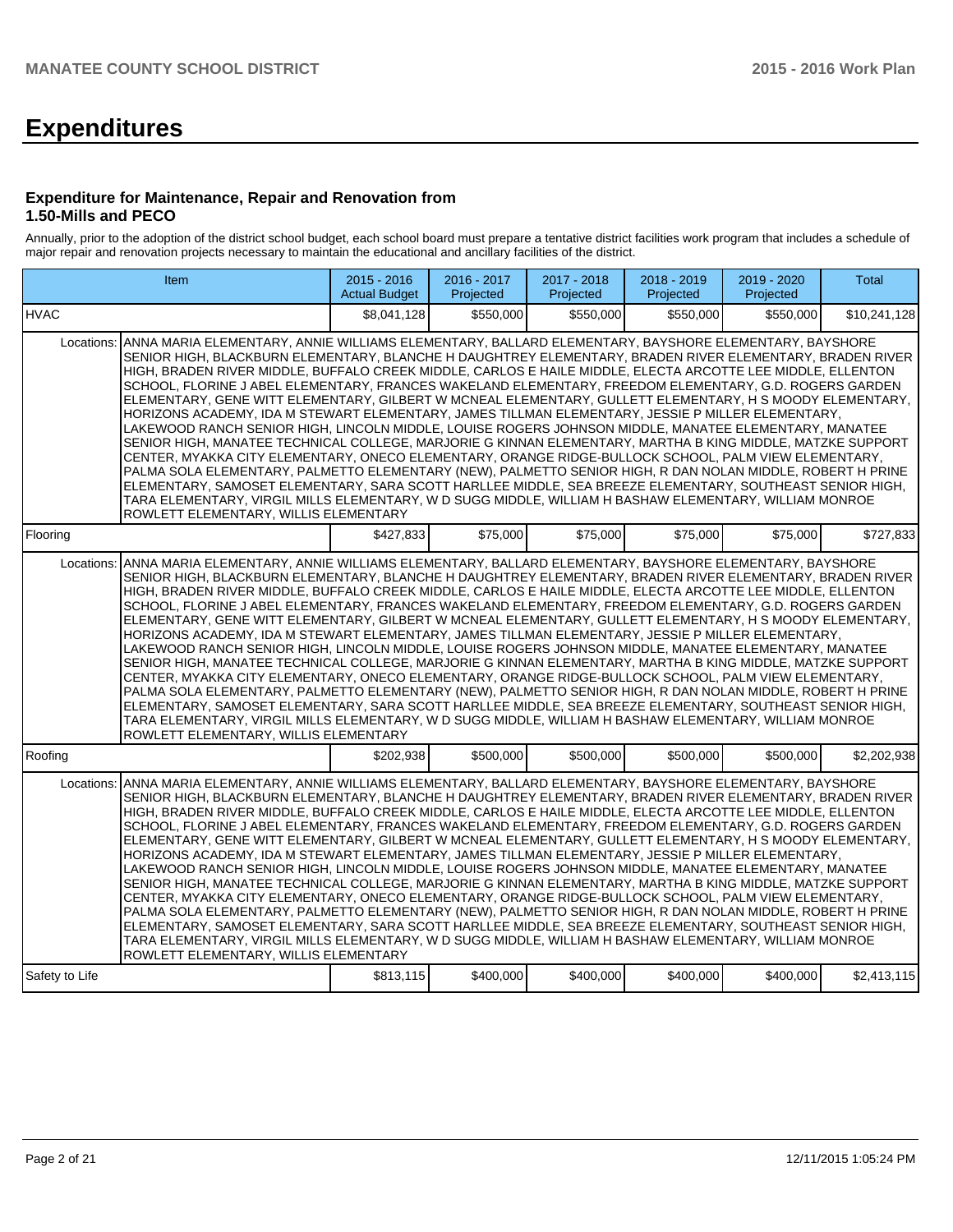| Locations: | ANNA MARIA ELEMENTARY, ANNIE WILLIAMS ELEMENTARY, BALLARD ELEMENTARY, BAYSHORE ELEMENTARY, BAYSHORE<br>SENIOR HIGH, BLACKBURN ELEMENTARY, BLANCHE H DAUGHTREY ELEMENTARY, BRADEN RIVER ELEMENTARY, BRADEN RIVER<br>HIGH, BRADEN RIVER MIDDLE, BUFFALO CREEK MIDDLE, CARLOS E HAILE MIDDLE, ELECTA ARCOTTE LEE MIDDLE, ELLENTON<br>SCHOOL, FLORINE J ABEL ELEMENTARY, FRANCES WAKELAND ELEMENTARY, FREEDOM ELEMENTARY, G.D. ROGERS GARDEN<br>ELEMENTARY, GENE WITT ELEMENTARY, GILBERT W MCNEAL ELEMENTARY, GULLETT ELEMENTARY, H S MOODY ELEMENTARY,<br>HORIZONS ACADEMY, IDA M STEWART ELEMENTARY, JAMES TILLMAN ELEMENTARY, JESSIE P MILLER ELEMENTARY,<br>LAKEWOOD RANCH SENIOR HIGH, LINCOLN MIDDLE, LOUISE ROGERS JOHNSON MIDDLE, MANATEE ELEMENTARY, MANATEE<br>SENIOR HIGH, MANATEE TECHNICAL COLLEGE, MARJORIE G KINNAN ELEMENTARY, MARTHA B KING MIDDLE, MATZKE SUPPORT<br>CENTER, MYAKKA CITY ELEMENTARY, ONECO ELEMENTARY, ORANGE RIDGE-BULLOCK SCHOOL, PALM VIEW ELEMENTARY,<br>PALMA SOLA ELEMENTARY, PALMETTO ELEMENTARY (NEW), PALMETTO SENIOR HIGH, R DAN NOLAN MIDDLE, ROBERT H PRINE<br> ELEMENTARY, SAMOSET ELEMENTARY, SARA SCOTT HARLLEE MIDDLE, SEA BREEZE ELEMENTARY, SOUTHEAST SENIOR HIGH,<br>TARA ELEMENTARY, VIRGIL MILLS ELEMENTARY, W D SUGG MIDDLE, WILLIAM H BASHAW ELEMENTARY, WILLIAM MONROE<br>ROWLETT ELEMENTARY, WILLIS ELEMENTARY |           |          |          |          |          |           |
|------------|------------------------------------------------------------------------------------------------------------------------------------------------------------------------------------------------------------------------------------------------------------------------------------------------------------------------------------------------------------------------------------------------------------------------------------------------------------------------------------------------------------------------------------------------------------------------------------------------------------------------------------------------------------------------------------------------------------------------------------------------------------------------------------------------------------------------------------------------------------------------------------------------------------------------------------------------------------------------------------------------------------------------------------------------------------------------------------------------------------------------------------------------------------------------------------------------------------------------------------------------------------------------------------------------------------------------------------------------------------------------|-----------|----------|----------|----------|----------|-----------|
| Fencing    |                                                                                                                                                                                                                                                                                                                                                                                                                                                                                                                                                                                                                                                                                                                                                                                                                                                                                                                                                                                                                                                                                                                                                                                                                                                                                                                                                                        | \$48,680  | \$75,000 | \$75,000 | \$75,000 | \$75,000 | \$348,680 |
| Locations: | ANNA MARIA ELEMENTARY, ANNIE WILLIAMS ELEMENTARY, BALLARD ELEMENTARY, BAYSHORE ELEMENTARY, BAYSHORE<br>SENIOR HIGH, BLACKBURN ELEMENTARY, BLANCHE H DAUGHTREY ELEMENTARY, BRADEN RIVER ELEMENTARY, BRADEN RIVER<br>HIGH, BRADEN RIVER MIDDLE, BUFFALO CREEK MIDDLE, CARLOS E HAILE MIDDLE, ELECTA ARCOTTE LEE MIDDLE, ELLENTON<br>SCHOOL, FLORINE J ABEL ELEMENTARY, FRANCES WAKELAND ELEMENTARY, FREEDOM ELEMENTARY, G.D. ROGERS GARDEN<br>ELEMENTARY, GENE WITT ELEMENTARY, GILBERT W MCNEAL ELEMENTARY, GULLETT ELEMENTARY, H S MOODY ELEMENTARY,<br>HORIZONS ACADEMY, IDA M STEWART ELEMENTARY, JAMES TILLMAN ELEMENTARY, JESSIE P MILLER ELEMENTARY,<br>LAKEWOOD RANCH SENIOR HIGH, LINCOLN MIDDLE, LOUISE ROGERS JOHNSON MIDDLE, MANATEE ELEMENTARY, MANATEE<br>SENIOR HIGH, MANATEE TECHNICAL COLLEGE, MARJORIE G KINNAN ELEMENTARY, MARTHA B KING MIDDLE, MATZKE SUPPORT<br>CENTER, MYAKKA CITY ELEMENTARY, ONECO ELEMENTARY, ORANGE RIDGE-BULLOCK SCHOOL, PALM VIEW ELEMENTARY,<br>PALMA SOLA ELEMENTARY, PALMETTO ELEMENTARY (NEW), PALMETTO SENIOR HIGH, R DAN NOLAN MIDDLE, ROBERT H PRINE<br>IELEMENTARY, SAMOSET ELEMENTARY, SARA SCOTT HARLLEE MIDDLE, SEA BREEZE ELEMENTARY, SOUTHEAST SENIOR HIGH,<br>TARA ELEMENTARY, VIRGIL MILLS ELEMENTARY, W D SUGG MIDDLE, WILLIAM H BASHAW ELEMENTARY, WILLIAM MONROE<br>ROWLETT ELEMENTARY, WILLIS ELEMENTARY |           |          |          |          |          |           |
| Parking    |                                                                                                                                                                                                                                                                                                                                                                                                                                                                                                                                                                                                                                                                                                                                                                                                                                                                                                                                                                                                                                                                                                                                                                                                                                                                                                                                                                        | \$215,308 | \$75,000 | \$75,000 | \$75,000 | \$75,000 | \$515,308 |
| Locations: | ANNA MARIA ELEMENTARY, ANNIE WILLIAMS ELEMENTARY, BALLARD ELEMENTARY, BAYSHORE ELEMENTARY, BAYSHORE<br>SENIOR HIGH, BLACKBURN ELEMENTARY, BLANCHE H DAUGHTREY ELEMENTARY, BRADEN RIVER ELEMENTARY, BRADEN RIVER<br>HIGH, BRADEN RIVER MIDDLE, BUFFALO CREEK MIDDLE, CARLOS E HAILE MIDDLE, ELECTA ARCOTTE LEE MIDDLE, ELLENTON<br>SCHOOL, FLORINE J ABEL ELEMENTARY, FRANCES WAKELAND ELEMENTARY, FREEDOM ELEMENTARY, G.D. ROGERS GARDEN<br>ELEMENTARY, GENE WITT ELEMENTARY, GILBERT W MCNEAL ELEMENTARY, GULLETT ELEMENTARY, H S MOODY ELEMENTARY,<br>HORIZONS ACADEMY, IDA M STEWART ELEMENTARY, JAMES TILLMAN ELEMENTARY, JESSIE P MILLER ELEMENTARY,<br>LAKEWOOD RANCH SENIOR HIGH, LINCOLN MIDDLE, LOUISE ROGERS JOHNSON MIDDLE, MANATEE ELEMENTARY, MANATEE<br>SENIOR HIGH, MANATEE TECHNICAL COLLEGE, MARJORIE G KINNAN ELEMENTARY, MARTHA B KING MIDDLE, MATZKE SUPPORT<br>CENTER, MYAKKA CITY ELEMENTARY, ONECO ELEMENTARY, ORANGE RIDGE-BULLOCK SCHOOL, PALM VIEW ELEMENTARY,<br>PALMA SOLA ELEMENTARY, PALMETTO ELEMENTARY (NEW), PALMETTO SENIOR HIGH, R DAN NOLAN MIDDLE, ROBERT H PRINE<br>ELEMENTARY, SAMOSET ELEMENTARY, SARA SCOTT HARLLEE MIDDLE, SEA BREEZE ELEMENTARY, SOUTHEAST SENIOR HIGH,<br>TARA ELEMENTARY, VIRGIL MILLS ELEMENTARY, W D SUGG MIDDLE, WILLIAM H BASHAW ELEMENTARY, WILLIAM MONROE<br>ROWLETT ELEMENTARY, WILLIS ELEMENTARY  |           |          |          |          |          |           |
| Electrical |                                                                                                                                                                                                                                                                                                                                                                                                                                                                                                                                                                                                                                                                                                                                                                                                                                                                                                                                                                                                                                                                                                                                                                                                                                                                                                                                                                        | \$31,668  | \$75,000 | \$75,000 | \$75,000 | \$75,000 | \$331,668 |
| Locations: | ANNA MARIA ELEMENTARY, ANNIE WILLIAMS ELEMENTARY, BALLARD ELEMENTARY, BAYSHORE ELEMENTARY, BAYSHORE<br>SENIOR HIGH, BLACKBURN ELEMENTARY, BLANCHE H DAUGHTREY ELEMENTARY, BRADEN RIVER ELEMENTARY, BRADEN RIVER<br>HIGH, BRADEN RIVER MIDDLE, BUFFALO CREEK MIDDLE, CARLOS E HAILE MIDDLE, ELECTA ARCOTTE LEE MIDDLE, ELLENTON<br>SCHOOL. FLORINE J ABEL ELEMENTARY. FRANCES WAKELAND ELEMENTARY. FREEDOM ELEMENTARY. G.D. ROGERS GARDEN<br>ELEMENTARY, GENE WITT ELEMENTARY, GILBERT W MCNEAL ELEMENTARY, GULLETT ELEMENTARY, H S MOODY ELEMENTARY,<br>HORIZONS ACADEMY, IDA M STEWART ELEMENTARY, JAMES TILLMAN ELEMENTARY, JESSIE P MILLER ELEMENTARY,<br>LAKEWOOD RANCH SENIOR HIGH, LINCOLN MIDDLE, LOUISE ROGERS JOHNSON MIDDLE, MANATEE ELEMENTARY, MANATEE<br>SENIOR HIGH, MANATEE TECHNICAL COLLEGE, MARJORIE G KINNAN ELEMENTARY, MARTHA B KING MIDDLE, MATZKE SUPPORT<br>CENTER, MYAKKA CITY ELEMENTARY, ONECO ELEMENTARY, ORANGE RIDGE-BULLOCK SCHOOL, PALM VIEW ELEMENTARY,<br>PALMA SOLA ELEMENTARY, PALMETTO ELEMENTARY (NEW), PALMETTO SENIOR HIGH, R DAN NOLAN MIDDLE, ROBERT H PRINE<br> ELEMENTARY, SAMOSET ELEMENTARY, SARA SCOTT HARLLEE MIDDLE, SEA BREEZE ELEMENTARY, SOUTHEAST SENIOR HIGH,<br>TARA ELEMENTARY, VIRGIL MILLS ELEMENTARY, W D SUGG MIDDLE, WILLIAM H BASHAW ELEMENTARY, WILLIAM MONROE<br>ROWLETT ELEMENTARY, WILLIS ELEMENTARY |           |          |          |          |          |           |
| Fire Alarm |                                                                                                                                                                                                                                                                                                                                                                                                                                                                                                                                                                                                                                                                                                                                                                                                                                                                                                                                                                                                                                                                                                                                                                                                                                                                                                                                                                        | \$256,985 | \$75,000 | \$75,000 | \$75,000 | \$75,000 | \$556,985 |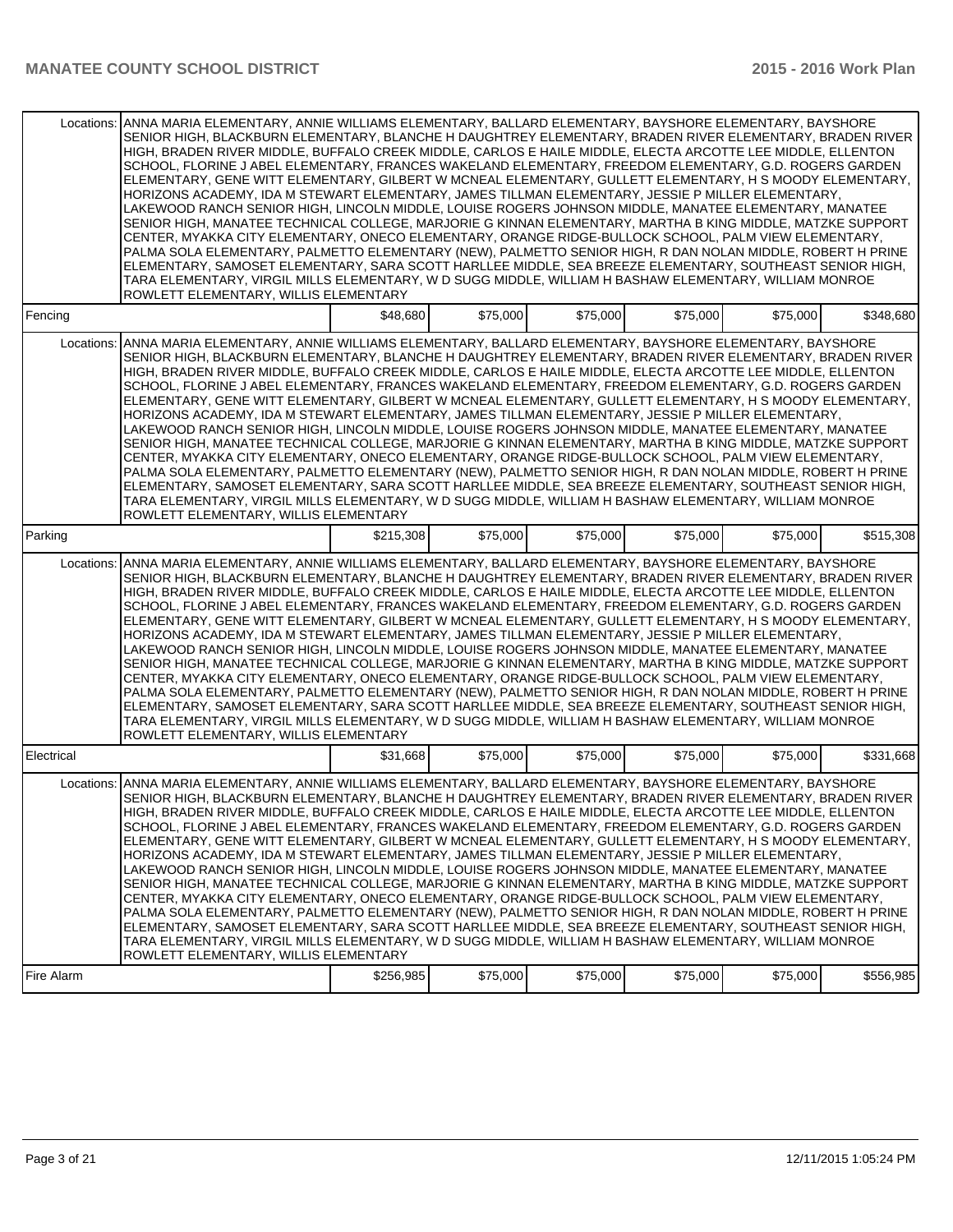|                                                                                                                                                                                                                                                                                                                                                                                                                                                                                                                                                                                                                                                                                                                                                                                                                                                                                                                                                                                                                                                                                                                                                                                                                                                                                                                                                                                     | Locations: ANNA MARIA ELEMENTARY, ANNIE WILLIAMS ELEMENTARY, BALLARD ELEMENTARY, BAYSHORE ELEMENTARY, BAYSHORE<br>SENIOR HIGH, BLACKBURN ELEMENTARY, BLANCHE H DAUGHTREY ELEMENTARY, BRADEN RIVER ELEMENTARY, BRADEN RIVER<br>HIGH, BRADEN RIVER MIDDLE, BUFFALO CREEK MIDDLE, CARLOS E HAILE MIDDLE, ELECTA ARCOTTE LEE MIDDLE, ELLENTON<br>SCHOOL, FLORINE J ABEL ELEMENTARY, FRANCES WAKELAND ELEMENTARY, FREEDOM ELEMENTARY, G.D. ROGERS GARDEN<br>ELEMENTARY, GENE WITT ELEMENTARY, GILBERT W MCNEAL ELEMENTARY, GULLETT ELEMENTARY, H S MOODY ELEMENTARY,<br>HORIZONS ACADEMY, IDA M STEWART ELEMENTARY, JAMES TILLMAN ELEMENTARY, JESSIE P MILLER ELEMENTARY,<br>LAKEWOOD RANCH SENIOR HIGH, LINCOLN MIDDLE, LOUISE ROGERS JOHNSON MIDDLE, MANATEE ELEMENTARY, MANATEE<br>SENIOR HIGH, MANATEE TECHNICAL COLLEGE, MARJORIE G KINNAN ELEMENTARY, MARTHA B KING MIDDLE, MATZKE SUPPORT<br>CENTER, MYAKKA CITY ELEMENTARY, ONECO ELEMENTARY, ORANGE RIDGE-BULLOCK SCHOOL, PALM VIEW ELEMENTARY,<br>PALMA SOLA ELEMENTARY, PALMETTO ELEMENTARY (NEW), PALMETTO SENIOR HIGH, R DAN NOLAN MIDDLE, ROBERT H PRINE<br>ELEMENTARY, SAMOSET ELEMENTARY, SARA SCOTT HARLLEE MIDDLE, SEA BREEZE ELEMENTARY, SOUTHEAST SENIOR HIGH,<br>TARA ELEMENTARY, VIRGIL MILLS ELEMENTARY, W D SUGG MIDDLE, WILLIAM H BASHAW ELEMENTARY, WILLIAM MONROE<br>ROWLETT ELEMENTARY, WILLIS ELEMENTARY |             |             |                  |                  |              |  |  |  |  |  |
|-------------------------------------------------------------------------------------------------------------------------------------------------------------------------------------------------------------------------------------------------------------------------------------------------------------------------------------------------------------------------------------------------------------------------------------------------------------------------------------------------------------------------------------------------------------------------------------------------------------------------------------------------------------------------------------------------------------------------------------------------------------------------------------------------------------------------------------------------------------------------------------------------------------------------------------------------------------------------------------------------------------------------------------------------------------------------------------------------------------------------------------------------------------------------------------------------------------------------------------------------------------------------------------------------------------------------------------------------------------------------------------|----------------------------------------------------------------------------------------------------------------------------------------------------------------------------------------------------------------------------------------------------------------------------------------------------------------------------------------------------------------------------------------------------------------------------------------------------------------------------------------------------------------------------------------------------------------------------------------------------------------------------------------------------------------------------------------------------------------------------------------------------------------------------------------------------------------------------------------------------------------------------------------------------------------------------------------------------------------------------------------------------------------------------------------------------------------------------------------------------------------------------------------------------------------------------------------------------------------------------------------------------------------------------------------------------------------------------------------------------------------------------------|-------------|-------------|------------------|------------------|--------------|--|--|--|--|--|
| Telephone/Intercom System                                                                                                                                                                                                                                                                                                                                                                                                                                                                                                                                                                                                                                                                                                                                                                                                                                                                                                                                                                                                                                                                                                                                                                                                                                                                                                                                                           | \$0                                                                                                                                                                                                                                                                                                                                                                                                                                                                                                                                                                                                                                                                                                                                                                                                                                                                                                                                                                                                                                                                                                                                                                                                                                                                                                                                                                              | \$0         | \$0         | \$0 <sub>1</sub> | \$0 <sub>1</sub> | \$0          |  |  |  |  |  |
| Locations: No Locations for this expenditure.                                                                                                                                                                                                                                                                                                                                                                                                                                                                                                                                                                                                                                                                                                                                                                                                                                                                                                                                                                                                                                                                                                                                                                                                                                                                                                                                       |                                                                                                                                                                                                                                                                                                                                                                                                                                                                                                                                                                                                                                                                                                                                                                                                                                                                                                                                                                                                                                                                                                                                                                                                                                                                                                                                                                                  |             |             |                  |                  |              |  |  |  |  |  |
| <b>Closed Circuit Television</b>                                                                                                                                                                                                                                                                                                                                                                                                                                                                                                                                                                                                                                                                                                                                                                                                                                                                                                                                                                                                                                                                                                                                                                                                                                                                                                                                                    | \$285,831                                                                                                                                                                                                                                                                                                                                                                                                                                                                                                                                                                                                                                                                                                                                                                                                                                                                                                                                                                                                                                                                                                                                                                                                                                                                                                                                                                        | \$75,000    | \$75,000    | \$75,000         | \$75,000         | \$585,831    |  |  |  |  |  |
| Locations: ANNA MARIA ELEMENTARY, ANNIE WILLIAMS ELEMENTARY, BALLARD ELEMENTARY, BAYSHORE ELEMENTARY, BAYSHORE<br>SENIOR HIGH, BLACKBURN ELEMENTARY, BLANCHE H DAUGHTREY ELEMENTARY, BRADEN RIVER ELEMENTARY, BRADEN RIVER<br>HIGH, BRADEN RIVER MIDDLE, BUFFALO CREEK MIDDLE, CARLOS E HAILE MIDDLE, ELECTA ARCOTTE LEE MIDDLE, ELLENTON<br>SCHOOL, FLORINE J ABEL ELEMENTARY, FRANCES WAKELAND ELEMENTARY, FREEDOM ELEMENTARY, G.D. ROGERS GARDEN<br>ELEMENTARY, GENE WITT ELEMENTARY, GILBERT W MCNEAL ELEMENTARY, GULLETT ELEMENTARY, H S MOODY ELEMENTARY,<br>HORIZONS ACADEMY, IDA M STEWART ELEMENTARY, JAMES TILLMAN ELEMENTARY, JESSIE P MILLER ELEMENTARY,<br>LAKEWOOD RANCH SENIOR HIGH, LINCOLN MIDDLE, LOUISE ROGERS JOHNSON MIDDLE, MANATEE ELEMENTARY, MANATEE<br>SENIOR HIGH, MANATEE TECHNICAL COLLEGE, MARJORIE G KINNAN ELEMENTARY, MARTHA B KING MIDDLE, MATZKE SUPPORT<br>CENTER, MYAKKA CITY ELEMENTARY, ONECO ELEMENTARY, ORANGE RIDGE-BULLOCK SCHOOL, PALM VIEW ELEMENTARY,<br>PALMA SOLA ELEMENTARY, PALMETTO ELEMENTARY (NEW), PALMETTO SENIOR HIGH, R DAN NOLAN MIDDLE, ROBERT H PRINE<br>ELEMENTARY, SAMOSET ELEMENTARY, SARA SCOTT HARLLEE MIDDLE, SEA BREEZE ELEMENTARY, SOUTHEAST SENIOR HIGH,<br>TARA ELEMENTARY, VIRGIL MILLS ELEMENTARY, W D SUGG MIDDLE, WILLIAM H BASHAW ELEMENTARY, WILLIAM MONROE<br>ROWLETT ELEMENTARY, WILLIS ELEMENTARY    |                                                                                                                                                                                                                                                                                                                                                                                                                                                                                                                                                                                                                                                                                                                                                                                                                                                                                                                                                                                                                                                                                                                                                                                                                                                                                                                                                                                  |             |             |                  |                  |              |  |  |  |  |  |
| Paint                                                                                                                                                                                                                                                                                                                                                                                                                                                                                                                                                                                                                                                                                                                                                                                                                                                                                                                                                                                                                                                                                                                                                                                                                                                                                                                                                                               | \$267,256                                                                                                                                                                                                                                                                                                                                                                                                                                                                                                                                                                                                                                                                                                                                                                                                                                                                                                                                                                                                                                                                                                                                                                                                                                                                                                                                                                        | \$100,000   | \$100,000   | \$100,000        | \$100,000        | \$667,256    |  |  |  |  |  |
| ANNA MARIA ELEMENTARY, ANNIE WILLIAMS ELEMENTARY, BALLARD ELEMENTARY, BAYSHORE ELEMENTARY, BAYSHORE<br>Locations:<br>SENIOR HIGH, BLACKBURN ELEMENTARY, BLANCHE H DAUGHTREY ELEMENTARY, BRADEN RIVER ELEMENTARY, BRADEN RIVER<br>HIGH, BRADEN RIVER MIDDLE, BUFFALO CREEK MIDDLE, CARLOS E HAILE MIDDLE, ELECTA ARCOTTE LEE MIDDLE, ELLENTON<br>SCHOOL, FLORINE J ABEL ELEMENTARY, FRANCES WAKELAND ELEMENTARY, FREEDOM ELEMENTARY, G.D. ROGERS GARDEN<br>ELEMENTARY, GENE WITT ELEMENTARY, GILBERT W MCNEAL ELEMENTARY, GULLETT ELEMENTARY, H S MOODY ELEMENTARY,<br>HORIZONS ACADEMY, IDA M STEWART ELEMENTARY, JAMES TILLMAN ELEMENTARY, JESSIE P MILLER ELEMENTARY,<br>LAKEWOOD RANCH SENIOR HIGH, LINCOLN MIDDLE, LOUISE ROGERS JOHNSON MIDDLE, MANATEE ELEMENTARY, MANATEE<br>SENIOR HIGH, MANATEE TECHNICAL COLLEGE, MARJORIE G KINNAN ELEMENTARY, MARTHA B KING MIDDLE, MATZKE SUPPORT<br>CENTER, MYAKKA CITY ELEMENTARY, ONECO ELEMENTARY, ORANGE RIDGE-BULLOCK SCHOOL, PALM VIEW ELEMENTARY,                                                                                                                                                                                                                                                                                                                                                                              |                                                                                                                                                                                                                                                                                                                                                                                                                                                                                                                                                                                                                                                                                                                                                                                                                                                                                                                                                                                                                                                                                                                                                                                                                                                                                                                                                                                  |             |             |                  |                  |              |  |  |  |  |  |
| PALMA SOLA ELEMENTARY, PALMETTO ELEMENTARY (NEW), PALMETTO SENIOR HIGH, R DAN NOLAN MIDDLE, ROBERT H PRINE<br>ELEMENTARY, SAMOSET ELEMENTARY, SARA SCOTT HARLLEE MIDDLE, SEA BREEZE ELEMENTARY, SOUTHEAST SENIOR HIGH,<br>TARA ELEMENTARY, VIRGIL MILLS ELEMENTARY, W D SUGG MIDDLE, WILLIAM H BASHAW ELEMENTARY, WILLIAM MONROE<br>ROWLETT ELEMENTARY, WILLIS ELEMENTARY                                                                                                                                                                                                                                                                                                                                                                                                                                                                                                                                                                                                                                                                                                                                                                                                                                                                                                                                                                                                           |                                                                                                                                                                                                                                                                                                                                                                                                                                                                                                                                                                                                                                                                                                                                                                                                                                                                                                                                                                                                                                                                                                                                                                                                                                                                                                                                                                                  |             |             |                  |                  |              |  |  |  |  |  |
| Maintenance/Repair                                                                                                                                                                                                                                                                                                                                                                                                                                                                                                                                                                                                                                                                                                                                                                                                                                                                                                                                                                                                                                                                                                                                                                                                                                                                                                                                                                  | \$8,207,431                                                                                                                                                                                                                                                                                                                                                                                                                                                                                                                                                                                                                                                                                                                                                                                                                                                                                                                                                                                                                                                                                                                                                                                                                                                                                                                                                                      | \$4,950,000 | \$4,701,539 | \$4,914,798      | \$5,024,659      | \$27,798,427 |  |  |  |  |  |
| ANNA MARIA ELEMENTARY, ANNIE WILLIAMS ELEMENTARY, BALLARD ELEMENTARY, BAYSHORE ELEMENTARY, BAYSHORE<br>Locations:<br>SENIOR HIGH, BLACKBURN ELEMENTARY, BLANCHE H DAUGHTREY ELEMENTARY, BRADEN RIVER ELEMENTARY, BRADEN RIVER<br>HIGH, BRADEN RIVER MIDDLE, BUFFALO CREEK MIDDLE, CARLOS E HAILE MIDDLE, ELECTA ARCOTTE LEE MIDDLE, ELLENTON<br>SCHOOL, FLORINE J ABEL ELEMENTARY, FRANCES WAKELAND ELEMENTARY, FREEDOM ELEMENTARY, G.D. ROGERS GARDEN<br>ELEMENTARY, GENE WITT ELEMENTARY, GILBERT W MCNEAL ELEMENTARY, GULLETT ELEMENTARY, H S MOODY ELEMENTARY,<br>HORIZONS ACADEMY, IDA M STEWART ELEMENTARY, JAMES TILLMAN ELEMENTARY, JESSIE P MILLER ELEMENTARY,<br>LAKEWOOD RANCH SENIOR HIGH, LINCOLN MIDDLE, LOUISE ROGERS JOHNSON MIDDLE, MANATEE ELEMENTARY, MANATEE<br>SENIOR HIGH, MANATEE TECHNICAL COLLEGE, MARJORIE G KINNAN ELEMENTARY, MARTHA B KING MIDDLE, MATZKE SUPPORT<br>CENTER, MYAKKA CITY ELEMENTARY, ONECO ELEMENTARY, ORANGE RIDGE-BULLOCK SCHOOL, PALM VIEW ELEMENTARY,<br>PALMA SOLA ELEMENTARY. PALMETTO ELEMENTARY (NEW). PALMETTO SENIOR HIGH. R DAN NOLAN MIDDLE. ROBERT H PRINE<br>ELEMENTARY, SAMOSET ELEMENTARY, SARA SCOTT HARLLEE MIDDLE, SEA BREEZE ELEMENTARY, SOUTHEAST SENIOR HIGH,<br>TARA ELEMENTARY, VIRGIL MILLS ELEMENTARY, W D SUGG MIDDLE, WILLIAM H BASHAW ELEMENTARY, WILLIAM MONROE<br>ROWLETT ELEMENTARY, WILLIS ELEMENTARY |                                                                                                                                                                                                                                                                                                                                                                                                                                                                                                                                                                                                                                                                                                                                                                                                                                                                                                                                                                                                                                                                                                                                                                                                                                                                                                                                                                                  |             |             |                  |                  |              |  |  |  |  |  |

| <b>IPFCO</b><br>Expenditures<br>Maintenance<br>ั∟∪∪ | \$740,035 | 1.036.049 | 151.539<br>.<br><b>DI.</b> | \$1.364.798 | 474.659<br>$\sim$<br>$\prime\prime\prime$<br>. ۱ س | \$5,767,080 |
|-----------------------------------------------------|-----------|-----------|----------------------------|-------------|----------------------------------------------------|-------------|
|-----------------------------------------------------|-----------|-----------|----------------------------|-------------|----------------------------------------------------|-------------|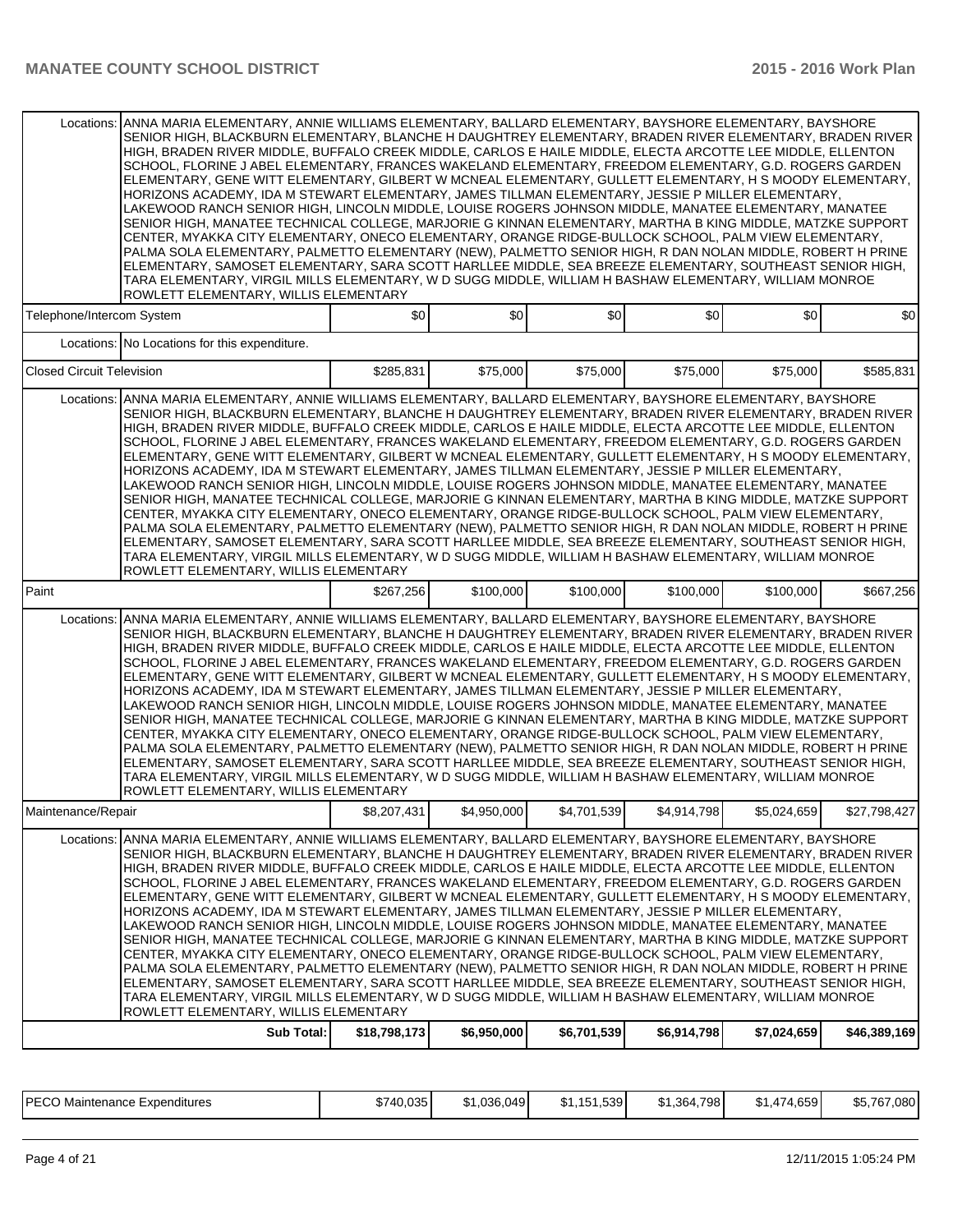| 1.50 Mill Sub Total: I | \$5,913,951 | \$5,550,000 | \$40.622.089 |
|------------------------|-------------|-------------|--------------|
| \$18.058.138           | \$5,550,000 |             | \$5,550,000  |

No items have been specified.

| Total: | \$18,798,173 | \$6,950,000 | \$6.701.539 | 4.798<br>\$6,914 | \$7.024.659 | \$46,389,169 |
|--------|--------------|-------------|-------------|------------------|-------------|--------------|
|--------|--------------|-------------|-------------|------------------|-------------|--------------|

#### **Local 1.50 Mill Expenditure For Maintenance, Repair and Renovation**

Anticipated expenditures expected from local funding sources over the years covered by the current work plan.

| Item                                                         | $2015 - 2016$<br><b>Actual Budget</b> | 2016 - 2017<br>Projected | $2017 - 2018$<br>Projected | 2018 - 2019<br>Projected | 2019 - 2020<br>Projected | <b>Total</b>  |
|--------------------------------------------------------------|---------------------------------------|--------------------------|----------------------------|--------------------------|--------------------------|---------------|
| Remaining Maint and Repair from 1.5 Mills                    | \$18,058,138                          | \$5,913,951              | \$5,550,000                | \$5,550,000              | \$5,550,000              | \$40,622,089  |
| Maintenance/Repair Salaries                                  | \$7,000,000                           | \$7,000,000              | \$7,000,000                | \$7,000,000              | \$7,000,000              | \$35,000,000  |
| <b>School Bus Purchases</b>                                  | \$4,500,000                           | \$2,000,000              | \$3,000,000                | \$3,000,000              | \$3,000,000              | \$15,500,000  |
| <b>Other Vehicle Purchases</b>                               | \$0                                   | \$0                      | \$0                        | \$0                      | \$0                      | \$0           |
| <b>Capital Outlay Equipment</b>                              | \$1,343,127                           | \$695,000                | \$695,000                  | \$695,000                | \$695,000                | \$4,123,127   |
| Rent/Lease Payments                                          | \$0                                   | \$0                      | \$0                        | \$0                      | \$0                      | \$0           |
| <b>COP Debt Service</b>                                      | \$18,953,000                          | \$18,953,000             | \$17,812,000               | \$17,552,000             | \$17,552,000             | \$90,822,000  |
| Rent/Lease Relocatables                                      | \$0                                   | \$0                      | \$0                        | \$0                      | \$0                      | \$0           |
| <b>Environmental Problems</b>                                | \$0                                   | \$0                      | \$0                        | \$0                      | \$0                      | \$0           |
| s.1011.14 Debt Service                                       | \$0                                   | \$0                      | \$0                        | \$0                      | \$0                      | \$0           |
| <b>Special Facilities Construction Account</b>               | \$0                                   | \$0                      | \$0                        | \$0                      | \$0                      | \$0           |
| Premiums for Property Casualty Insurance - 1011.71<br>(4a,b) | \$2,063,458                           | \$2,500,000              | \$2,500,000                | \$2,500,000              | \$2,500,000              | \$12,063,458  |
| Qualified School Construction Bonds (QSCB)                   | \$1,034,000                           | \$1,034,000              | \$1,034,000                | \$1,034,000              | \$1,034,000              | \$5,170,000   |
| Qualified Zone Academy Bonds (QZAB)                          | \$151,000                             | \$151,000                | \$151,000                  | \$151,000                | \$70,000                 | \$674,000     |
| Technology                                                   | \$8,944,679                           | \$3,000,000              | \$3,000,000                | \$3,000,000              | \$3,000,000              | \$20,944,679  |
| Portable Set-up/Lease                                        | \$280,109                             | \$200,000                | \$200,000                  | \$200,000                | \$200,000                | \$1,080,109   |
| <b>Facility Project Management</b>                           | \$1,000,000                           | \$1,000,000              | \$1,000,000                | \$1,000,000              | \$1,000,000              | \$5,000,000   |
| <b>Local Expenditure Totals:</b>                             | \$63,327,511                          | \$42,446,951             | \$41,942,000               | \$41,682,000             | \$41,601,000             | \$230,999,462 |

# **Revenue**

#### **1.50 Mill Revenue Source**

Schedule of Estimated Capital Outlay Revenue from each currently approved source which is estimated to be available for expenditures on the projects included in the tentative district facilities work program. All amounts are NET after considering carryover balances, interest earned, new COP's, 1011.14 and 1011.15 loans, etc. Districts cannot use 1.5-Mill funds for salaries except for those explicitly associated with maintenance/repair projects. (1011.71 (5), F.S.)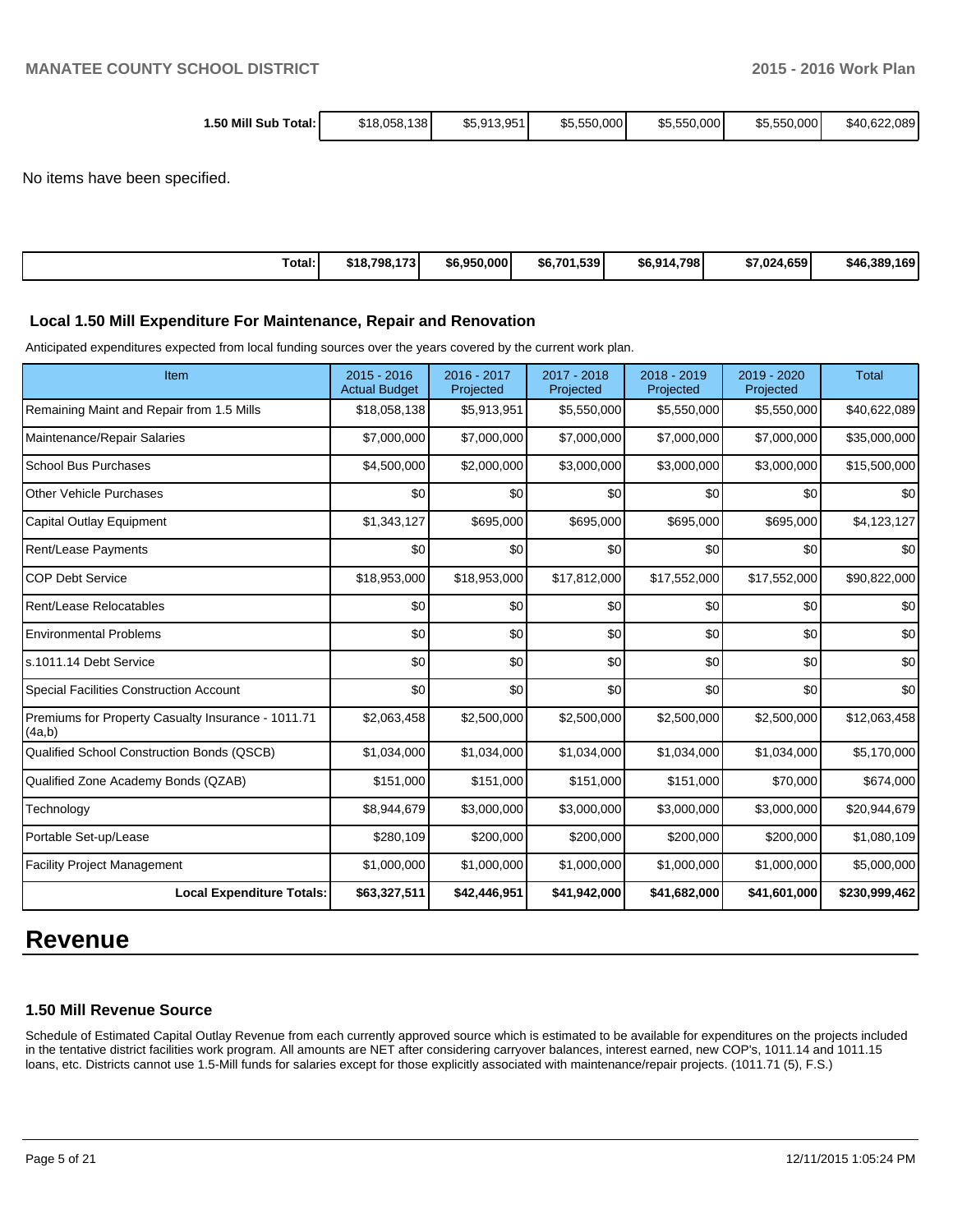# **MANATEE COUNTY SCHOOL DISTRICT 2015 - 2016 Work Plan**

| <b>Item</b>                                                                       | Fund | $2015 - 2016$<br><b>Actual Value</b> | 2016 - 2017<br>Projected | 2017 - 2018<br>Projected | $2018 - 2019$<br>Projected | 2019 - 2020<br>Projected | Total             |
|-----------------------------------------------------------------------------------|------|--------------------------------------|--------------------------|--------------------------|----------------------------|--------------------------|-------------------|
| (1) Non-exempt property<br>lassessed valuation                                    |      | \$29,879,447,608                     | \$31,566,304,954         | \$33,587,341,442         | \$35,720,799,986           | \$38,146,396,599         | \$168,900,290,589 |
| (2) The Millege projected for<br>discretionary capital outlay per<br>ls.1011.71   |      | 1.50                                 | 1.50                     | 1.50                     | 1.50                       | 1.50                     |                   |
| (3) Full value of the 1.50-Mill<br>discretionary capital outlay per<br>ls.1011.71 |      | \$50,197,472                         | \$53,031,392             | \$56,426,734             | \$60.010.944               | \$64,085,946             | \$283,752,488     |
| (4) Value of the portion of the 1.50<br>-Mill ACTUALLY levied                     | 370  | \$43,026,405                         | \$45,455,479             | \$48,365,772             | \$51,437,952               | \$54,930,811             | \$243,216,419     |
| $(5)$ Difference of lines $(3)$ and $(4)$                                         |      | \$7,171,067                          | \$7,575,913              | \$8,060,962              | \$8,572,992                | \$9,155,135              | \$40,536,069      |

## **PECO Revenue Source**

The figure in the row designated "PECO Maintenance" will be subtracted from funds available for new construction because PECO maintenance dollars cannot be used for new construction.

| Item                                 | Fund | $2015 - 2016$<br><b>Actual Budget</b> | 2016 - 2017<br>Projected | 2017 - 2018<br>Projected | $2018 - 2019$<br>Projected | $2019 - 2020$<br>Projected | Total            |
|--------------------------------------|------|---------------------------------------|--------------------------|--------------------------|----------------------------|----------------------------|------------------|
| <b>IPECO New Construction</b>        | 340  | \$0                                   | \$0                      | \$0                      | \$0 <sub>1</sub>           | \$0                        | \$0 <sub>1</sub> |
| <b>PECO Maintenance Expenditures</b> |      | \$740.035                             | \$1,036,049              | \$1,151,539              | \$1,364,798                | \$1.474.659                | \$5,767,080      |
|                                      |      | \$740.035                             | \$1.036.049              | \$1,151,539              | \$1.364.798                | \$1,474,659                | \$5,767,080      |

### **CO & DS Revenue Source**

Revenue from Capital Outlay and Debt Service funds.

| <b>Item</b>                                        | Fund | $2015 - 2016$<br><b>Actual Budget</b> | 2016 - 2017<br>Projected | 2017 - 2018<br>Projected | $2018 - 2019$<br>Projected | 2019 - 2020<br>Projected | Total       |
|----------------------------------------------------|------|---------------------------------------|--------------------------|--------------------------|----------------------------|--------------------------|-------------|
| ICO & DS Cash Flow-through<br><b>I</b> Distributed | 360  | \$258.822                             | \$258.822                | \$258.822                | \$258.822                  | \$258,822                | \$1,294,110 |
| ICO & DS Interest on<br>Undistributed CO           | 360  | \$12.586                              | \$12.586                 | \$12.586                 | \$12.586                   | \$12.586                 | \$62,930    |
|                                                    |      | \$271.408                             | \$271,408                | \$271,408                | \$271.408                  | \$271,408                | \$1,357,040 |

#### **Fair Share Revenue Source**

All legally binding commitments for proportionate fair-share mitigation for impacts on public school facilities must be included in the 5-year district work program.

Nothing reported for this section.

### **Sales Surtax Referendum**

Specific information about any referendum for a 1-cent or ½-cent surtax referendum during the previous year.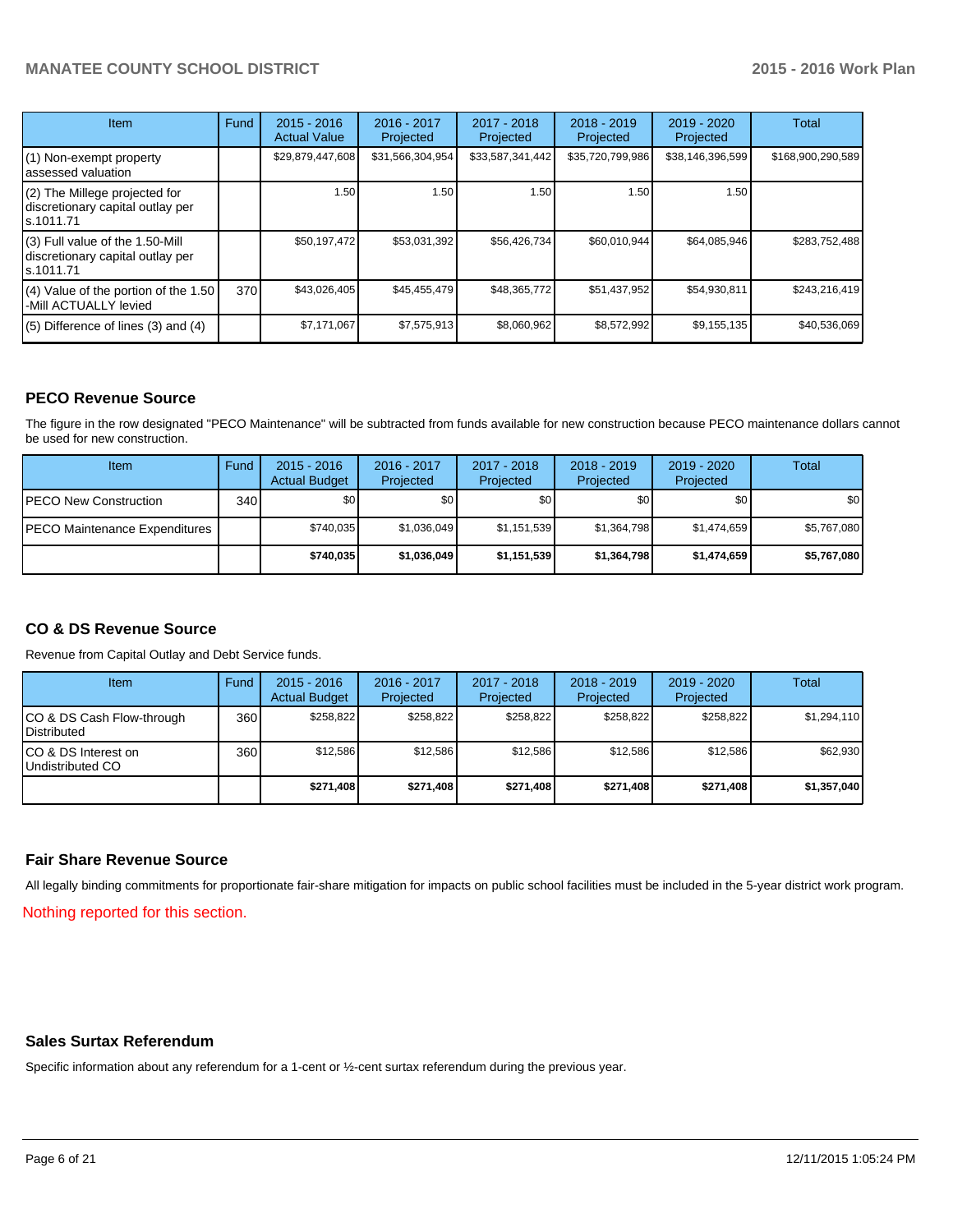## **Did the school district hold a surtax referendum during the past fiscal year 2014 - 2015?**

No

# **Additional Revenue Source**

Any additional revenue sources

| Item                                                                                                                      | 2015 - 2016<br><b>Actual Value</b> | 2016 - 2017<br>Projected | 2017 - 2018<br>Projected | 2018 - 2019<br>Projected | 2019 - 2020<br>Projected | <b>Total</b>   |
|---------------------------------------------------------------------------------------------------------------------------|------------------------------------|--------------------------|--------------------------|--------------------------|--------------------------|----------------|
| Proceeds from a s.1011.14/15 F.S. Loans                                                                                   | \$0                                | \$0                      | \$0                      | \$0                      | \$0                      | \$0            |
| District Bonds - Voted local bond<br>referendum proceeds per s.9, Art VII<br><b>State Constitution</b>                    | \$0                                | \$0                      | \$0                      | \$0                      | \$0                      | \$0            |
| Proceeds from Special Act Bonds                                                                                           | \$0                                | \$0                      | \$0                      | \$0                      | \$0                      | \$0            |
| Estimated Revenue from CO & DS Bond<br>Sale                                                                               | \$0                                | \$0                      | \$0                      | \$0                      | \$0                      | \$0            |
| Proceeds from Voted Capital<br>Improvements millage                                                                       | \$0                                | \$0                      | \$0                      | \$0                      | \$0                      | \$0            |
| Other Revenue for Other Capital Projects                                                                                  | \$75,000                           | \$75,000                 | \$75,000                 | \$75,000                 | \$75,000                 | \$375,000      |
| Proceeds from 1/2 cent sales surtax<br>authorized by school board                                                         | \$29,337,747                       | \$30,511,258             | \$15,865,854             | \$0                      | \$0                      | \$75,714,859   |
| Proceeds from local governmental<br>infrastructure sales surtax                                                           | \$0                                | \$0                      | \$0                      | \$0                      | \$0                      | \$0            |
| Proceeds from Certificates of<br>Participation (COP's) Sale                                                               | \$0                                | \$0                      | \$0                      | \$0                      | \$0                      | \$0            |
| Classrooms First Bond proceeds amount<br>authorized in FY 1997-98                                                         | \$0                                | \$0                      | \$0                      | \$0                      | \$0                      | \$0            |
| <b>Classrooms for Kids</b>                                                                                                | \$0                                | \$0                      | \$0                      | \$0                      | \$0                      | \$0            |
| <b>District Equity Recognition</b>                                                                                        | \$0                                | \$0                      | \$0                      | \$0                      | \$0                      | \$0            |
| <b>Federal Grants</b>                                                                                                     | \$0                                | \$0                      | \$0                      | \$0                      | \$0                      | \$0            |
| Proportionate share mitigation (actual<br>cash revenue only, not in kind donations)                                       | \$0                                | \$0                      | \$0                      | \$0                      | \$0                      | \$0            |
| Impact fees received                                                                                                      | \$0                                | \$0                      | \$0                      | \$0                      | \$0                      | \$0            |
| Private donations                                                                                                         | \$0                                | \$0                      | \$0                      | \$0                      | \$0                      | \$0            |
| Grants from local governments or not-for-<br>profit organizations                                                         | \$0                                | \$0                      | \$0                      | \$0                      | \$0                      | \$0            |
| Interest, Including Profit On Investment                                                                                  | \$0                                | \$0                      | \$0                      | \$0                      | \$0                      | \$0            |
| Revenue from Bonds pledging proceeds<br>from 1 cent or 1/2 cent Sales Surtax                                              | \$0                                | \$0                      | \$0                      | \$0                      | \$0                      | \$0            |
| <b>Total Fund Balance Carried Forward</b>                                                                                 | \$27,859,088                       | \$10,088,889             | \$14,357,204             | \$21,521,238             | \$31,623,597             | \$105,450,016  |
| General Capital Outlay Obligated Fund<br><b>Balance Carried Forward From Total</b><br><b>Fund Balance Carried Forward</b> | \$0                                | \$0                      | \$0                      | \$0                      | \$0                      | \$0            |
| <b>Special Facilities Construction Account</b>                                                                            | \$0                                | \$0                      | \$0                      | \$0                      | \$0                      | \$0            |
| One Cent - 1/2 Cent Sales Surtax Debt<br>Service From Total Fund Balance Carried<br>Forward                               | (\$15,477,000)                     | (\$15,472,000)           | (\$15,472,000)           | \$0                      | \$0                      | (\$46,421,000) |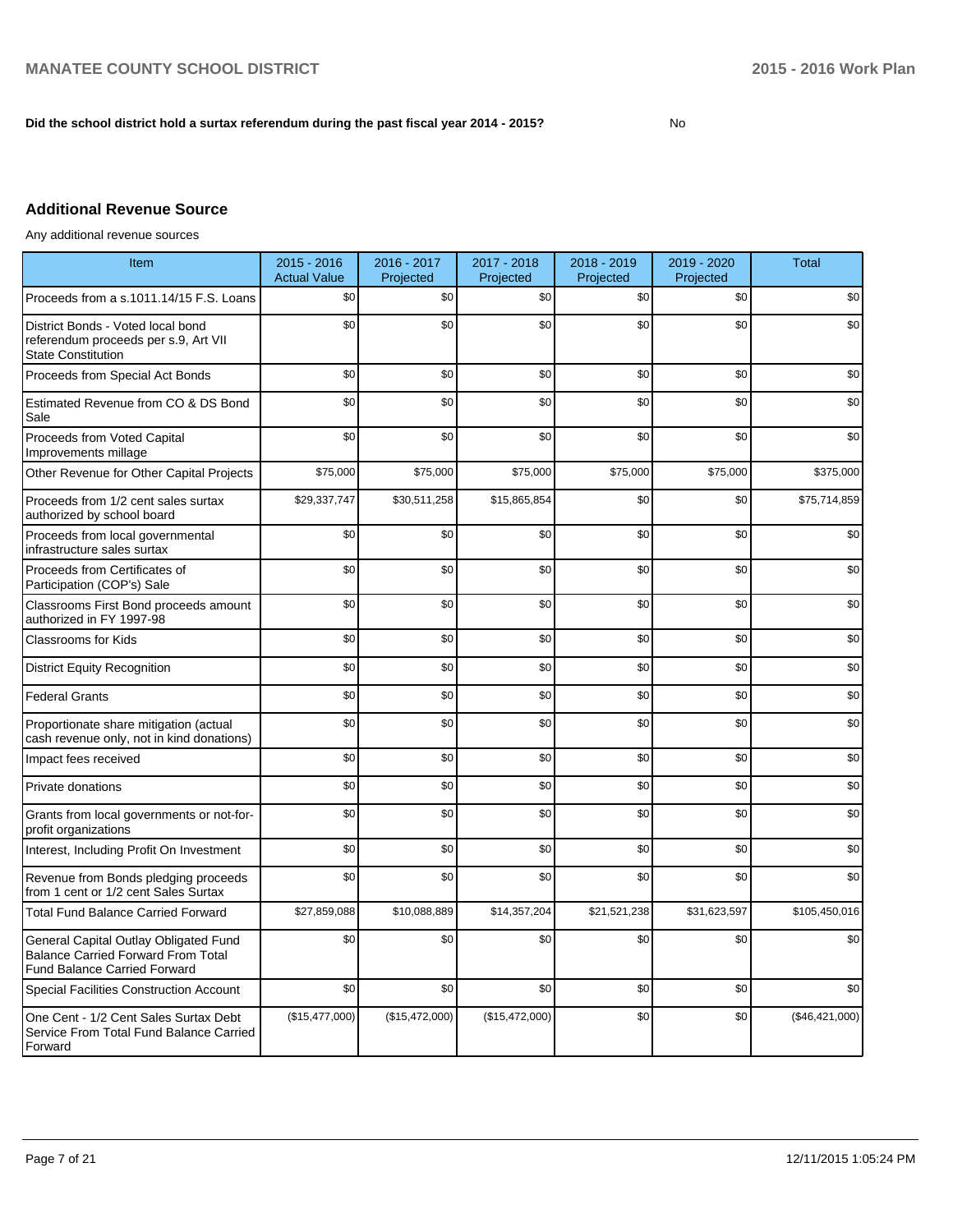| Capital Outlay Projects Funds Balance<br><b>ICarried Forward From Total Fund</b><br><b>Balance Carried Forward</b> | \$٥١          | \$0          | \$0          | \$0 I        | \$0 I        | \$0           |
|--------------------------------------------------------------------------------------------------------------------|---------------|--------------|--------------|--------------|--------------|---------------|
| Subtotal                                                                                                           | \$41.794.8351 | \$25.203.147 | \$14.826.058 | \$21,596,238 | \$31,698,597 | \$135.118.875 |

# **Total Revenue Summary**

| <b>Item Name</b>                                           | $2015 - 2016$<br><b>Budget</b> | $2016 - 2017$<br>Projected | $2017 - 2018$<br>Projected | $2018 - 2019$<br>Projected | $2019 - 2020$<br>Projected | <b>Five Year Total</b> |
|------------------------------------------------------------|--------------------------------|----------------------------|----------------------------|----------------------------|----------------------------|------------------------|
| Local 1.5 Mill Discretionary Capital Outlay<br>Revenue     | \$43,026,405                   | \$45,455,479               | \$48,365,772               | \$51,437,952               | \$54,930,811               | \$243,216,419          |
| PECO and 1.5 Mill Maint and Other 1.5<br>Mill Expenditures | (\$63,327,511)                 | (S42, 446, 951)            | (S41, 942, 000)            | (\$41,682,000)             | (\$41,601,000)             | $(\$230,999,462)$      |
| IPECO Maintenance Revenue                                  | \$740.035                      | \$1.036.049                | \$1,151,539                | \$1,364,798                | \$1,474,659                | \$5,767,080            |
| <b>Available 1.50 Mill for New</b><br><b>Construction</b>  | (\$20,301,106)                 | \$3,008,528                | \$6,423,772                | \$9,755,952                | \$13,329,811               | \$12,216,957           |

| <b>Item Name</b>                      | $2015 - 2016$<br><b>Budget</b> | 2016 - 2017<br>Projected | 2017 - 2018<br>Projected | $2018 - 2019$<br>Projected | 2019 - 2020<br>Projected | <b>Five Year Total</b> |
|---------------------------------------|--------------------------------|--------------------------|--------------------------|----------------------------|--------------------------|------------------------|
| ICO & DS Revenue                      | \$271,408                      | \$271,408                | \$271,408                | \$271,408                  | \$271,408                | \$1,357,040            |
| <b>IPECO New Construction Revenue</b> | \$0 <sub>1</sub>               | \$0                      | \$0                      | \$0                        | \$0                      | \$0 <sub>1</sub>       |
| IOther/Additional Revenue             | \$41,794,835                   | \$25,203,147             | \$14,826,058             | \$21,596,238               | \$31,698,597             | \$135,118,875          |
| <b>Total Additional Revenuel</b>      | \$42,066,243                   | \$25,474,555             | \$15,097,466             | \$21,867,646               | \$31,970,005             | \$136,475,915          |
| <b>Total Available Revenue</b>        | \$21,765,137                   | \$28,483,083             | \$21,521,238             | \$31,623,598               | \$45,299,816             | \$148,692,872          |

# **Project Schedules**

# **Capacity Project Schedules**

A schedule of capital outlay projects necessary to ensure the availability of satisfactory classrooms for the projected student enrollment in K-12 programs.

| <b>Project Description</b> | Location                                                |                          | $2015 - 2016$    | $2016 - 2017$ | 2017 - 2018 | $2018 - 2019$    | $2019 - 2020$ | Total            | Funded |
|----------------------------|---------------------------------------------------------|--------------------------|------------------|---------------|-------------|------------------|---------------|------------------|--------|
| New classroom wing         | <b>WILLIAM H</b><br><b>BASHAW</b><br><b>IELEMENTARY</b> | <b>Planned</b><br>Cost:  | \$2,400,000      | \$0           | \$0         | \$0 <sub>1</sub> | \$0           | \$2,400,000 No   |        |
|                            |                                                         | <b>Student Stations:</b> | 180 <sup>1</sup> |               |             |                  |               | 180 <sub>1</sub> |        |
|                            |                                                         | Total Classrooms:        | 10 <sup>1</sup>  |               |             |                  |               | 10 <sup>1</sup>  |        |
|                            |                                                         | Gross Sq Ft:             | 12,000           |               |             |                  |               | 12,000           |        |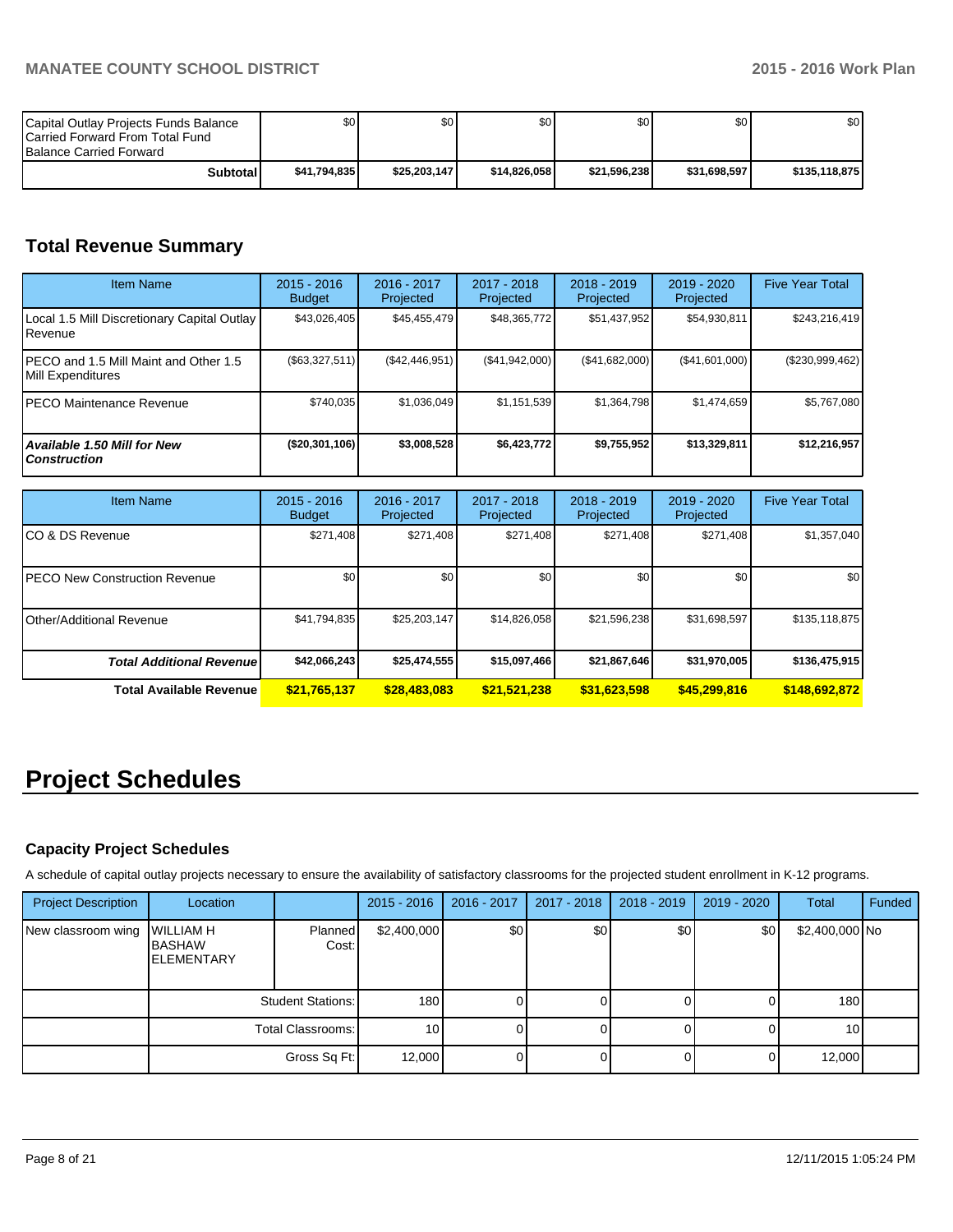| New classroom wing                                    | <b>MARJORIE G</b><br><b>KINNAN</b><br><b>ELEMENTARY</b> | Planned<br>Cost:         | \$0         | \$2,400,000 | \$0          | \$0         | \$0          | \$2,400,000 No  |  |
|-------------------------------------------------------|---------------------------------------------------------|--------------------------|-------------|-------------|--------------|-------------|--------------|-----------------|--|
|                                                       |                                                         | <b>Student Stations:</b> | $\Omega$    | 180         | $\Omega$     | 0           | $\Omega$     | 180             |  |
|                                                       |                                                         | <b>Total Classrooms:</b> | $\mathbf 0$ | 10          | $\mathbf{0}$ | O           | $\Omega$     | 10              |  |
|                                                       |                                                         | Gross Sq Ft:             | 0           | 12,000      | $\Omega$     | 0           | 0            | 12,000          |  |
| New High School -<br>needs assessment<br>SSA - 1 or 2 | Location not<br>specified                               | Planned<br>Cost:         | \$0         | \$0         | \$0          | \$0         | \$75,000,000 | \$75,000,000 No |  |
|                                                       | <b>Student Stations:</b>                                |                          | $\mathbf 0$ | 0           | 0            | 0           | 1,868        | 1,868           |  |
|                                                       |                                                         | <b>Total Classrooms:</b> | $\mathbf 0$ | 0           | 0            | 0           | 75           | 75              |  |
|                                                       |                                                         | Gross Sq Ft:             | $\Omega$    | $\Omega$    | $\Omega$     | 0           | 225,000      | 225,000         |  |
| New classroom wing                                    | <b>GENE WITT</b><br><b>ELEMENTARY</b>                   | Planned<br>Cost:         | \$0         | \$0         | \$0          | \$2,400,000 | \$0          | \$2,400,000 No  |  |
|                                                       | <b>Student Stations:</b>                                |                          | $\mathbf 0$ | $\Omega$    | 0            | 180         | $\Omega$     | 180             |  |
|                                                       |                                                         | Total Classrooms:        | $\Omega$    | $\Omega$    | $\Omega$     | 10          | $\Omega$     | 10              |  |
|                                                       |                                                         | Gross Sq Ft:             | $\mathbf 0$ | 0           | $\mathbf 0$  | 12,000      | 0            | 12,000          |  |

| <b>Planned Cost:</b>     | \$2,400,000     | \$2,400,000     | \$0 | \$2,400,000     | \$75,000,000 | \$82,200,000 |
|--------------------------|-----------------|-----------------|-----|-----------------|--------------|--------------|
| <b>Student Stations:</b> | 180             | <b>180</b>      |     | 180             | 1,868        | 2,408        |
| <b>Total Classrooms:</b> | 10 <sub>1</sub> | 10 <sup>1</sup> |     | 10 <sub>1</sub> | 75           | 105          |
| Gross Sq Ft:             | 12,000          | 12,000          | 0   | 12,000          | 225,000      | 261,000      |

# **Other Project Schedules**

Major renovations, remodeling, and additions of capital outlay projects that do not add capacity to schools.

| <b>Project Description</b>                                                                                                     | Location                                      | $2015 - 2016$<br><b>Actual Budget</b> | 2016 - 2017<br>Projected | 2017 - 2018<br>Projected | $2018 - 2019$<br>Projected | 2019 - 2020<br>Projected | Total            | Funded |
|--------------------------------------------------------------------------------------------------------------------------------|-----------------------------------------------|---------------------------------------|--------------------------|--------------------------|----------------------------|--------------------------|------------------|--------|
| Renovation and remodeling as<br>Icalled for in the Educational<br>Plant Survey and the "Promise"                               | WILLIAM H BASHAW<br><b>ELEMENTARY</b>         | \$11,676,248                          | \$0                      | \$0                      | \$0                        | \$0                      | \$11,676,248 Yes |        |
| Site Improvement and<br>Remodeling as called for in the<br>educational plant survey and<br>Ithe "Promise"                      | <b>ORANGE RIDGE-</b><br><b>BULLOCK SCHOOL</b> | \$0                                   | \$7,463,210              | \$0                      | \$0                        | \$0                      | \$7,463,210 Yes  |        |
| Site improvement, remodeling,<br>and new construction as called<br>for in the educational plant<br>I survey and the "Promise". | <b>ONECO ELEMENTARY</b>                       | \$0                                   | \$6,662,669              | \$0                      | \$0                        | \$0                      | \$6,662,669 Yes  |        |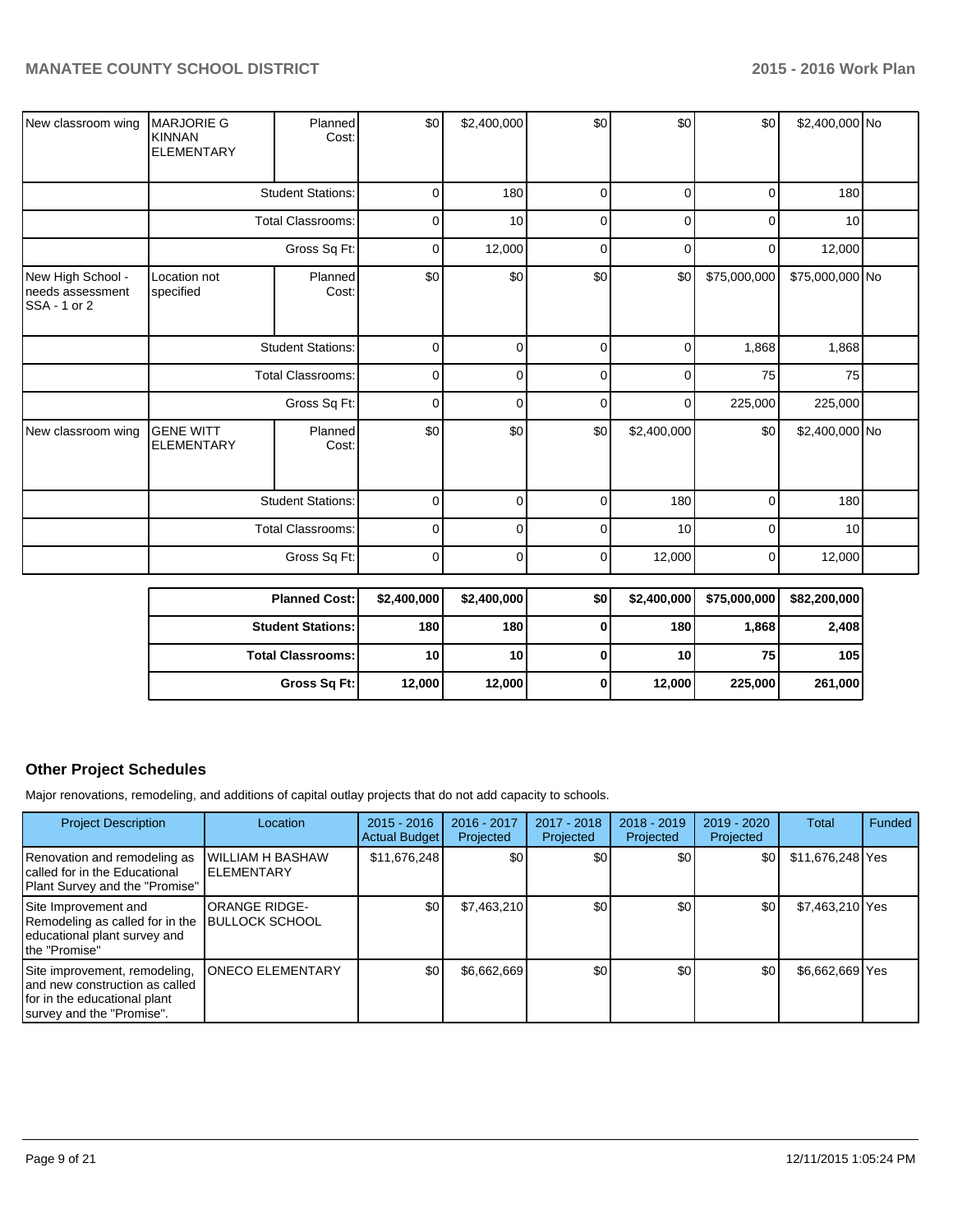| Traffic flow and parking study,<br>provide covered eating area,<br>additional stadium seating,<br>upgrade athletic lighting,<br>cooling tower controls,<br>classroom lighting and<br>communication systems                                          | <b>BAYSHORE SENIOR</b><br><b>HIGH</b>         | \$0          | 30           | \$4,684,832  | \$0         | \$0 | \$4,684,832 No |  |
|-----------------------------------------------------------------------------------------------------------------------------------------------------------------------------------------------------------------------------------------------------|-----------------------------------------------|--------------|--------------|--------------|-------------|-----|----------------|--|
| Traffic flow and parking study,<br>additional covered walkways,<br>add security posts at parent<br>and bus pick up and drop off                                                                                                                     | <b>MARJORIE G KINNAN</b><br><b>ELEMENTARY</b> | \$0          | \$774,878    | \$0          | \$0         | \$0 | \$774,878 No   |  |
| Additional covered walkways.<br>Install new generator for<br><b>Emergency Management</b>                                                                                                                                                            | <b>LINCOLN MIDDLE</b>                         | \$595,567    | \$0          | \$0          | \$0         | \$0 | \$595,567 No   |  |
| Ugrade site drainage and roof<br>repairs, expand school storage<br>areas and school signage,<br>upgrade heating ventilation/air<br>conditioning, electrical,<br>classroom lighting, fire alarm<br>and security systems                              | <b>TARA ELEMENTARY</b>                        | \$0          | \$0          | \$6,224,292  | \$0         | \$0 | \$6,224,292 No |  |
| New visual display boards and<br>display casework in various<br>areas, upgrade heating<br>ventilation/air conditioning,<br>boilers, toilets, electrical, stage<br>lighting, classroom lighting,<br>communications and security<br>systems           | JAMES TILLMAN<br><b>ELEMENTARY</b>            | \$0          | \$0          | \$1,308,967  | \$0         | \$0 | \$1,308,967 No |  |
| Traffic flow and parking study,<br>expand school storage areas,<br>clnic and covered walkways,<br>upgrade door hardware,<br>heating ventilation/air<br>conditioning, electrical, interior<br>lighting and security systems                          | <b>FRANCES WAKELAND</b><br><b>ELEMENTARY</b>  | \$0          | \$0          | \$0          | \$3,620,793 | \$0 | \$3,620,793 No |  |
| <b>GENE WITT ELEMENTARY</b><br>Traffic flow and parking study,<br>provide playground equipment,<br>upgrade sink casework in<br>classrooms, upgrade heating<br>ventilation/air conditioning,<br>classroom lights, fire alarm and<br>security systems | <b>GENE WITT</b><br><b>ELEMENTARY</b>         | \$0          | \$0          | \$0          | \$821,187   | \$0 | \$821,187 No   |  |
|                                                                                                                                                                                                                                                     |                                               | \$12,271,815 | \$14,900,757 | \$12,218,091 | \$4,441,980 | \$0 | \$43,832,643   |  |

# **Additional Project Schedules**

Any projects that are not identified in the last approved educational plant survey.

| <b>Project Description</b>                                                      | Location                                             | <b>Num</b><br>Classroom | $2015 - 2016$<br>Actual Budget | 2016 - 2017<br>Projected | 2017 - 2018<br>Projected | $2018 - 2019$<br>Projected | $2019 - 2020$<br>Projected | Total                          | Funded |
|---------------------------------------------------------------------------------|------------------------------------------------------|-------------------------|--------------------------------|--------------------------|--------------------------|----------------------------|----------------------------|--------------------------------|--------|
| Projects prioritized as<br>indicated by needs<br>assessment to be<br>performed. | Location not<br>specified                            |                         | \$10,088,889                   | \$14,357,204             | \$21,521,238             | \$31,623,598               |                            | \$45,299,816 \$122,890,745 Yes |        |
| 34th St W - Demolition                                                          | <b>MANATEE</b><br><b>TECHNICAL</b><br><b>COLLEGE</b> |                         | \$1,000,000                    | \$0                      | \$0 <sub>1</sub>         | \$0 <sub>1</sub>           | \$0                        | \$1,000,000 No                 |        |
|                                                                                 |                                                      |                         | \$11,088,889                   | \$14,357,204             | \$21,521,238             | \$31,623,598               |                            | \$45,299,816   \$123,890,745   |        |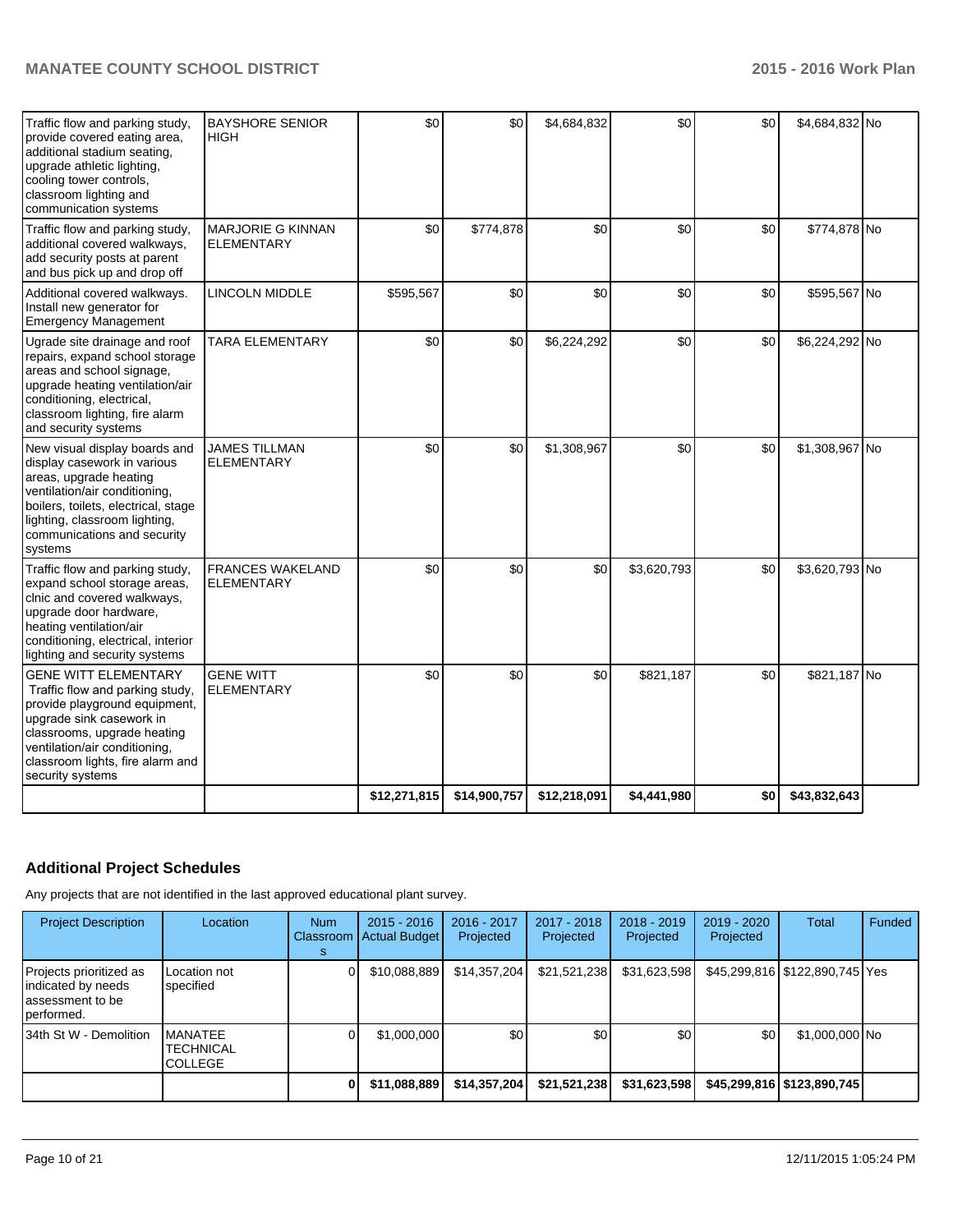# **Non Funded Growth Management Project Schedules**

Schedule indicating which projects, due to planned development, that CANNOT be funded from current revenues projected over the next five years.

Nothing reported for this section.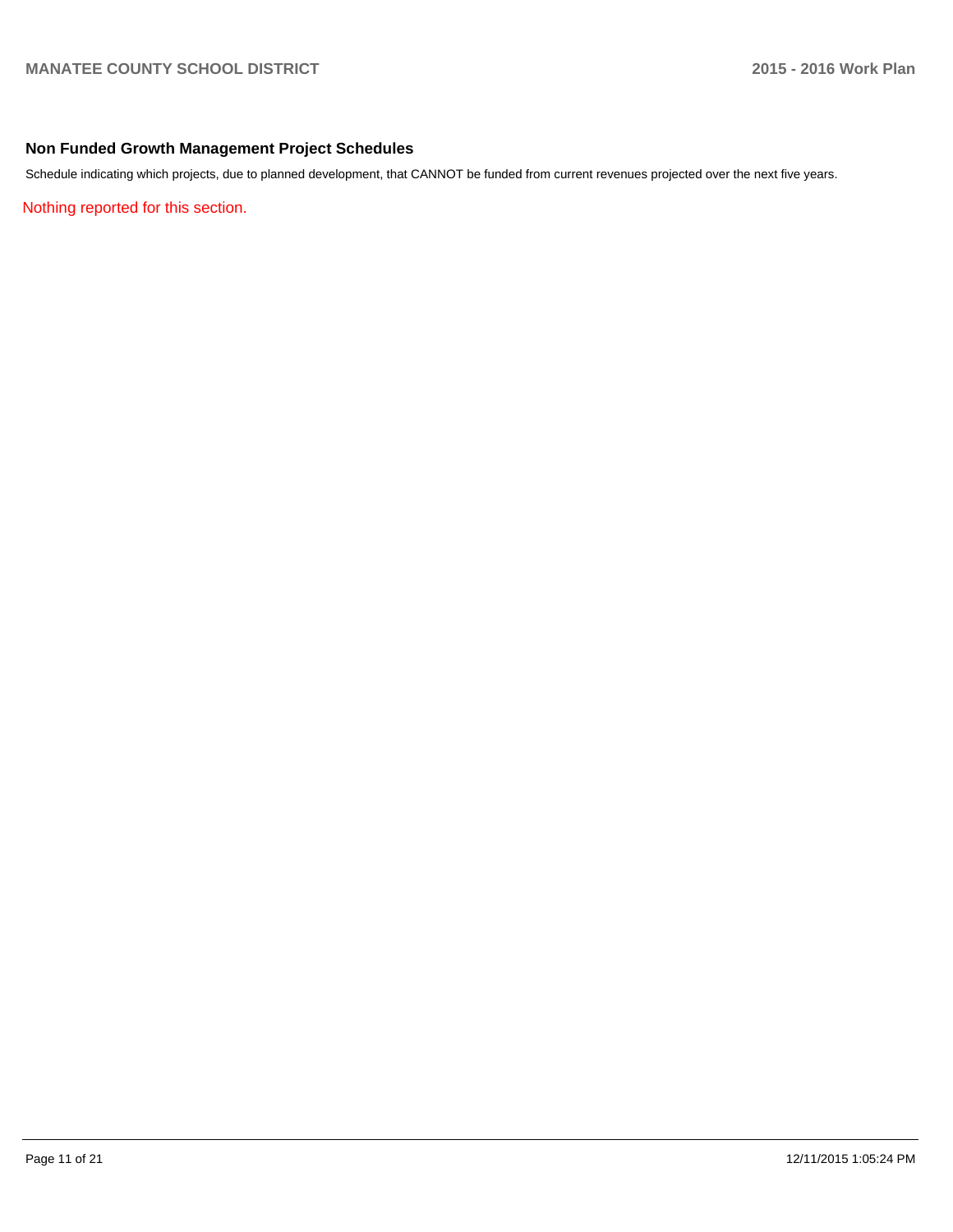# **Capacity Tracking**

| Location                                                  | $2015 -$<br>2016 Satis.<br>Stu. Sta. | Actual<br>$2015 -$<br>2016 FISH<br>Capacity | Actual<br>$2014 -$<br>2015<br><b>COFTE</b> | # Class<br>Rooms | Actual<br>Average<br>$2015 -$<br>2016 Class<br><b>Size</b> | Actual<br>$2015 -$<br>2016<br><b>Utilization</b> | <b>New</b><br>Stu.<br>Capacity | <b>New</b><br>Rooms to<br>be<br>Added/Re<br>moved | Projected<br>$2019 -$<br>2020<br><b>COFTE</b> | Projected<br>$2019 -$<br>2020<br><b>Utilization</b> | Projected<br>$2019 -$<br>2020 Class<br><b>Size</b> |
|-----------------------------------------------------------|--------------------------------------|---------------------------------------------|--------------------------------------------|------------------|------------------------------------------------------------|--------------------------------------------------|--------------------------------|---------------------------------------------------|-----------------------------------------------|-----------------------------------------------------|----------------------------------------------------|
| <b>ANNA MARIA</b><br><b>ELEMENTARY</b>                    | 345                                  | 345                                         | 264                                        | 18               | 15                                                         | 77.00 %                                          | 0                              | $\Omega$                                          | 230                                           | 67.00 %                                             | 13                                                 |
| <b>BALLARD ELEMENTARY</b>                                 | 526                                  | 526                                         | 467                                        | 27               | 17                                                         | 89.00 %                                          | $\overline{0}$                 | $\Omega$                                          | 375                                           | 71.00%                                              | 14                                                 |
| <b>BAYSHORE</b><br><b>ELEMENTARY</b>                      | 767                                  | 767                                         | 751                                        | 41               | 18                                                         | 98.00 %                                          | 0                              | $\Omega$                                          | 715                                           | 93.00 %                                             | 17                                                 |
| <b>DUETTE ELEMENTARY</b>                                  | $\Omega$                             | $\Omega$                                    | 18                                         | $\Omega$         | $\Omega$                                                   | 0.00%                                            | 0                              | $\Omega$                                          | $\Omega$                                      | 0.00%                                               | $\mathbf 0$                                        |
| <b>MANATEE</b><br><b>ELEMENTARY</b>                       | 727                                  | 727                                         | 499                                        | 37               | 13                                                         | 69.00 %                                          | 0                              | $\Omega$                                          | 450                                           | 62.00%                                              | 12                                                 |
| MANATEE SENIOR HIGH                                       | 2,761                                | 2,622                                       | 2,315                                      | 113              | 20                                                         | 88.00 %                                          | 0                              | $\Omega$                                          | 2,260                                         | 86.00 %                                             | 20                                                 |
| <b>MANATEE TECHNICAL</b><br>COLLEGE                       | 2,163                                | 2,613                                       | 253                                        | 126              | $\overline{2}$                                             | 10.00 %                                          | 0                              | $\Omega$                                          | 0                                             | 0.00%                                               | $\mathbf 0$                                        |
| <b>JESSIE P MILLER</b><br>ELEMENTARY                      | 869                                  | 869                                         | 800                                        | 47               | 17                                                         | 92.00 %                                          | 0                              | $\Omega$                                          | 730                                           | 84.00%                                              | 16                                                 |
| <b>MYAKKA CITY</b><br>ELEMENTARY                          | 397                                  | 397                                         | 246                                        | 22               | 11                                                         | 62.00 %                                          | 0                              | $\Omega$                                          | 205                                           | 52.00 %                                             | 9                                                  |
| <b>ONECO ELEMENTARY</b>                                   | 679                                  | 679                                         | 514                                        | 37               | 14                                                         | 76.00 %                                          | 0                              | $\Omega$                                          | 465                                           | 68.00 %                                             | 13                                                 |
| <b>ORANGE RIDGE-</b><br><b>BULLOCK SCHOOL</b>             | 959                                  | 959                                         | 707                                        | 53               | 13                                                         | 74.00 %                                          | 0                              | $\Omega$                                          | 660                                           | 69.00%                                              | 12                                                 |
| <b>PALM VIEW</b><br>ELEMENTARY                            | 738                                  | 738                                         | 361                                        | 39               | $\vert 9 \vert$                                            | 49.00 %                                          | 0                              | $\Omega$                                          | 295                                           | 40.00 %                                             | 8                                                  |
| PALMA SOLA<br><b>ELEMENTARY</b>                           | 842                                  | 842                                         | 565                                        | 43               | 13                                                         | 67.00 %                                          | 0                              | $\Omega$                                          | 530                                           | 63.00 %                                             | 12                                                 |
| <b>PALMETTO</b><br>ELEMENTARY (OLD)                       | $\Omega$                             | $\Omega$                                    | $\Omega$                                   | $\mathbf 0$      | $\Omega$                                                   | 0.00%                                            | 0                              | $\Omega$                                          | $\Omega$                                      | 0.00%                                               | $\mathbf 0$                                        |
| PALMETTO SENIOR<br>HIGH                                   | 2,270                                | 2,156                                       | 2,012                                      | 93               | 22                                                         | 93.00 %                                          | 0                              | $\Omega$                                          | 2,075                                         | 96.00 %                                             | 22                                                 |
| ROBERT H PRINE<br><b>ELEMENTARY</b>                       | 869                                  | 869                                         | 847                                        | 48               | 18                                                         | 97.00 %                                          | 0                              | $\Omega$                                          | 725                                           | 83.00 %                                             | 15                                                 |
| <b>BLANCHE H</b><br><b>DAUGHTREY</b><br><b>ELEMENTARY</b> | 939                                  | 939                                         | 756                                        | 49               | 15                                                         | 80.00 %                                          | $\Omega$                       | $\Omega$                                          | 630                                           | 67.00%                                              | 13                                                 |
| <b>SAMOSET</b><br><b>ELEMENTARY</b>                       | 701                                  | 701                                         | 538                                        | 38               | 14                                                         | 77.00 %                                          | $\Omega$                       | $\Omega$                                          | 490                                           | 70.00%                                              | 13                                                 |
| SOUTHEAST SENIOR<br>HIGH                                  | 2,142                                | 2,034                                       | 1,376                                      | 95               | 14                                                         | 68.00 %                                          | $\overline{0}$                 | $\overline{0}$                                    | 1,440                                         | 71.00 %                                             | 15                                                 |
| <b>LINCOLN MIDDLE</b>                                     | 1,147                                | 1,032                                       | 527                                        | 50               | 11                                                         | 51.00 %                                          | $\overline{0}$                 | $\overline{0}$                                    | 715                                           | 69.00%                                              | 14                                                 |
| <b>JAMES TILLMAN</b><br><b>ELEMENTARY</b>                 | 740                                  | 740                                         | 618                                        | 40               | 15                                                         | 84.00 %                                          | 0                              | $\Omega$                                          | 460                                           | 62.00%                                              | 12                                                 |
| <b>BLACKBURN</b><br><b>ELEMENTARY</b>                     | 838                                  | 838                                         | 435                                        | 46               | $\overline{9}$                                             | 52.00 %                                          | 0                              | $\mathbf 0$                                       | 390                                           | 47.00%                                              | 8                                                  |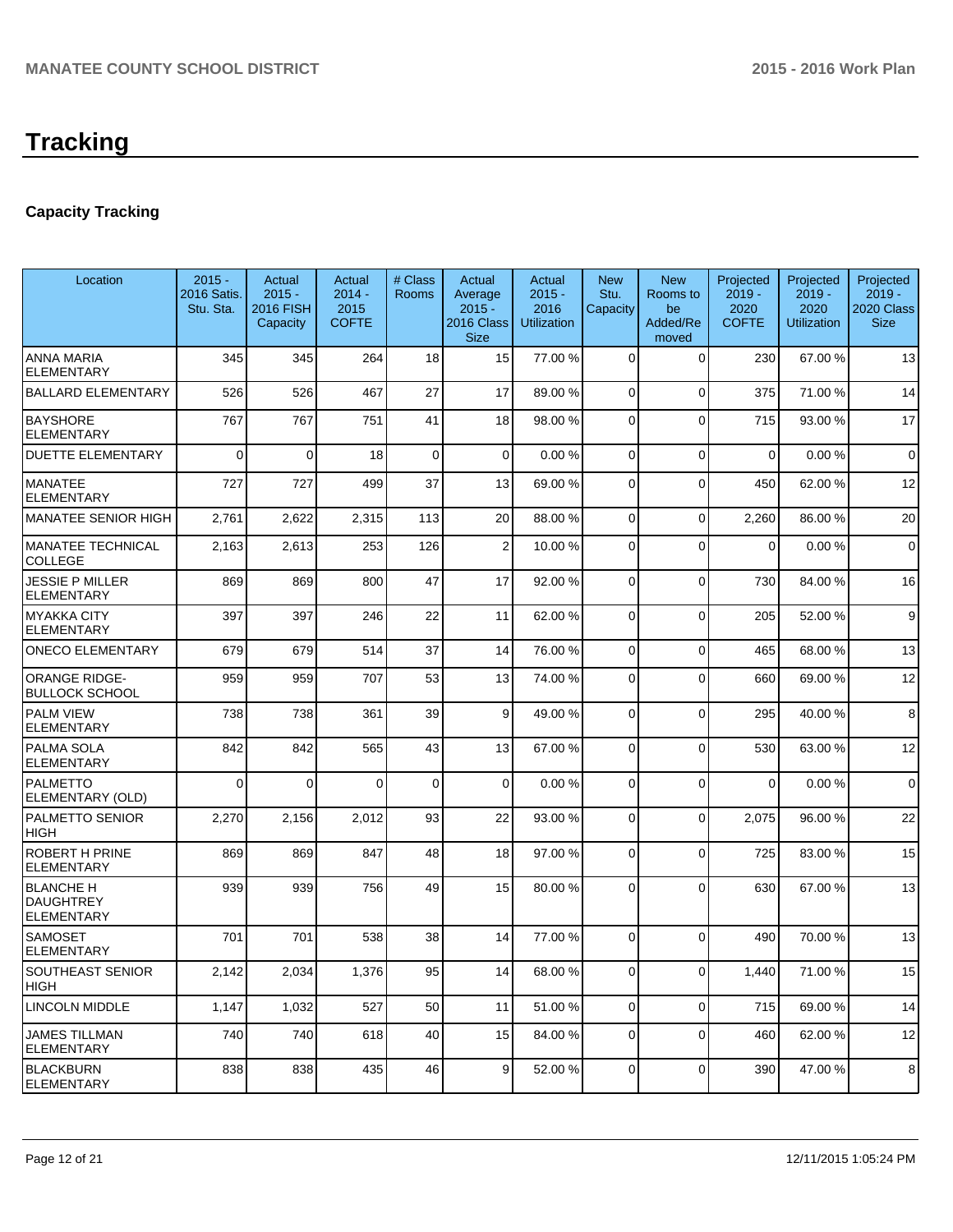# **MANATEE COUNTY SCHOOL DISTRICT 2015 - 2016 Work Plan**

| <b>FRANCES WAKELAND</b><br><b>ELEMENTARY</b>               | 632      | 632      | 487      | 34          | 14              | 77.00 %  | $\overline{0}$ | $\Omega$     | 460      | 73.00 %  | 14          |
|------------------------------------------------------------|----------|----------|----------|-------------|-----------------|----------|----------------|--------------|----------|----------|-------------|
| W D SUGG MIDDLE                                            | 1,056    | 950      | 761      | 47          | 16              | 80.00 %  | $\Omega$       | $\mathbf{0}$ | 880      | 93.00 %  | 19          |
| SARA SCOTT HARLLEE<br><b>MIDDLE</b>                        | 1,255    | 1,129    | 527      | 54          | 10 <sup>1</sup> | 47.00 %  | $\Omega$       | $\Omega$     | 635      | 56.00 %  | 12          |
| <b>H S MOODY</b><br><b>ELEMENTARY</b>                      | 777      | 777      | 648      | 40          | 16              | 83.00 %  | $\Omega$       | $\Omega$     | 590      | 76.00 %  | 15          |
| MARTHA B KING<br><b>MIDDLE</b>                             | 1,404    | 1,263    | 1,119    | 60          | 19              | 89.00 %  | $\Omega$       | $\mathbf{0}$ | 1,260    | 100.00%  | 21          |
| <b>FLORINE J ABEL</b><br><b>ELEMENTARY</b>                 | 579      | 579      | 533      | 31          | 17              | 92.00 %  | $\Omega$       | $\mathbf{0}$ | 505      | 87.00 %  | 16          |
| <b>IDA M STEWART</b><br><b>ELEMENTARY</b>                  | 525      | 525      | 416      | 28          | 15              | 79.00 %  | $\Omega$       | $\mathbf{0}$ | 370      | 70.00%   | 13          |
| WILLIAM H BASHAW<br>ELEMENTARY                             | 767      | 767      | 591      | 41          | 14              | 77.00 %  | $\Omega$       | $\mathbf{0}$ | 480      | 63.00 %  | 12          |
| <b>BRADEN RIVER</b><br><b>ELEMENTARY</b>                   | 719      | 719      | 659      | 38          | 17              | 92.00 %  | $\Omega$       | $\mathbf{0}$ | 645      | 90.00%   | 17          |
| <b>BRADEN RIVER MIDDLE</b>                                 | 1,283    | 1,154    | 983      | 54          | 18              | 85.00 %  | $\Omega$       | $\Omega$     | 1,170    | 101.00%  | 22          |
| <b>SEA BREEZE</b><br><b>ELEMENTARY</b>                     | 797      | 797      | 604      | 42          | 14              | 76.00 %  | $\Omega$       | $\Omega$     | 525      | 66.00%   | 13          |
| <b>TARA ELEMENTARY</b>                                     | 827      | 827      | 578      | 45          | 13              | 70.00 %  | $\Omega$       | $\Omega$     | 565      | 68.00%   | 13          |
| <b>LOUISE ROGERS</b><br>JOHNSON MIDDLE                     | 1,256    | 1,130    | 506      | 53          | 10 <sup>1</sup> | 45.00 %  | $\Omega$       | $\Omega$     | 630      | 56.00 %  | 12          |
| <b>GENE WITT</b><br><b>ELEMENTARY</b>                      | 817      | 817      | 639      | 44          | 15              | 78.00 %  | $\Omega$       | $\mathbf{0}$ | 640      | 78.00 %  | 15          |
| <b>LINCOLN MEMORIAL</b><br>ELEMENTARY LEASE<br><b>BLDG</b> | $\Omega$ | $\Omega$ | $\Omega$ | $\mathbf 0$ | $\Omega$        | 0.00%    | $\Omega$       | $\Omega$     | $\Omega$ | 0.00%    | $\mathbf 0$ |
| CARLOS E HAILE<br><b>MIDDLE</b>                            | 1,100    | 990      | 1,058    | 47          | 23              | 107.00 % | $\Omega$       | $\Omega$     | 1,260    | 127.00 % | 27          |
| <b>LAKEWOOD RANCH</b><br><b>SENIOR HIGH</b>                | 2,169    | 2,060    | 2,163    | 92          | 24              | 105.00 % | $\Omega$       | $\mathbf{0}$ | 2,225    | 108.00%  | 24          |
| <b>BAYSHORE SENIOR</b><br><b>HIGH</b>                      | 2,328    | 2,211    | 1,414    | 97          | 15              | 64.00 %  | $\Omega$       | $\Omega$     | 1,365    | 62.00%   | 14          |
| <b>ELECTA ARCOTTE LEE</b><br><b>IMIDDLE</b>                | 1,121    | 1,008    | 1,022    | 48          | 21              | 101.00 % | $\Omega$       | $\Omega$     | 1,130    | 112.00%  | 24          |
| <b>WILLIAM MONROE</b><br>ROWLETT<br>ELEMENTARY             | 966      | 966      | 895      | 49          | 18              | 93.00 %  | $\Omega$       | $\Omega$     | 870      | 90.00 %  | 18          |
| MARJORIE G KINNAN<br> ELEMENTARY                           | 814      | 814      | 629      | 43          | 15              | 77.00 %  | $\Omega$       | $\mathbf{0}$ | 535      | 66.00 %  | 12          |
| <b>GILBERT W MCNEAL</b><br><b>ELEMENTARY</b>               | 766      | 766      | 750      | 44          | 17              | 98.00 %  | $\overline{0}$ | 0            | 725      | 95.00 %  | 16          |
| <b>IFREEDOM</b><br><b>ELEMENTARY</b>                       | 902      | 902      | 777      | 50          | 16              | 86.00 %  | $\overline{0}$ | 0            | 730      | 81.00%   | 15          |
| R DAN NOLAN MIDDLE                                         | 1,068    | 961      | 1,119    | 46          | 24              | 116.00 % | $\overline{0}$ | 0            | 1,290    | 134.00 % | 28          |
| <b>VIRGIL MILLS</b><br><b>ELEMENTARY</b>                   | 1,002    | 1,002    | 1,113    | 53          | 21              | 111.00 % | $\overline{0}$ | 0            | 1,135    | 113.00 % | 21          |
| <b>BRADEN RIVER HIGH</b>                                   | 2,153    | 2,045    | 1,907    | 87          | 22              | 93.00 %  | $\overline{0}$ | $\mathbf 0$  | 1,975    | 97.00 %  | 23          |
| WILLIS ELEMENTARY                                          | 731      | 731      | 720      | 39          | 18              | 98.00 %  | $\overline{0}$ | 0            | 755      | 103.00%  | 19          |
| <b>HORIZONS ACADEMY</b>                                    | 436      | 436      | 162      | 19          | 9 <sup>1</sup>  | 37.00 %  | $\overline{0}$ | 0            | 276      | 63.00 %  | 15          |
| <b>ANNIE WILLIAMS</b><br><b>ELEMENTARY</b>                 | 925      | 925      | 883      | 50          | 18              | 95.00 %  | $\overline{0}$ | 0            | 890      | 96.00 %  | 18          |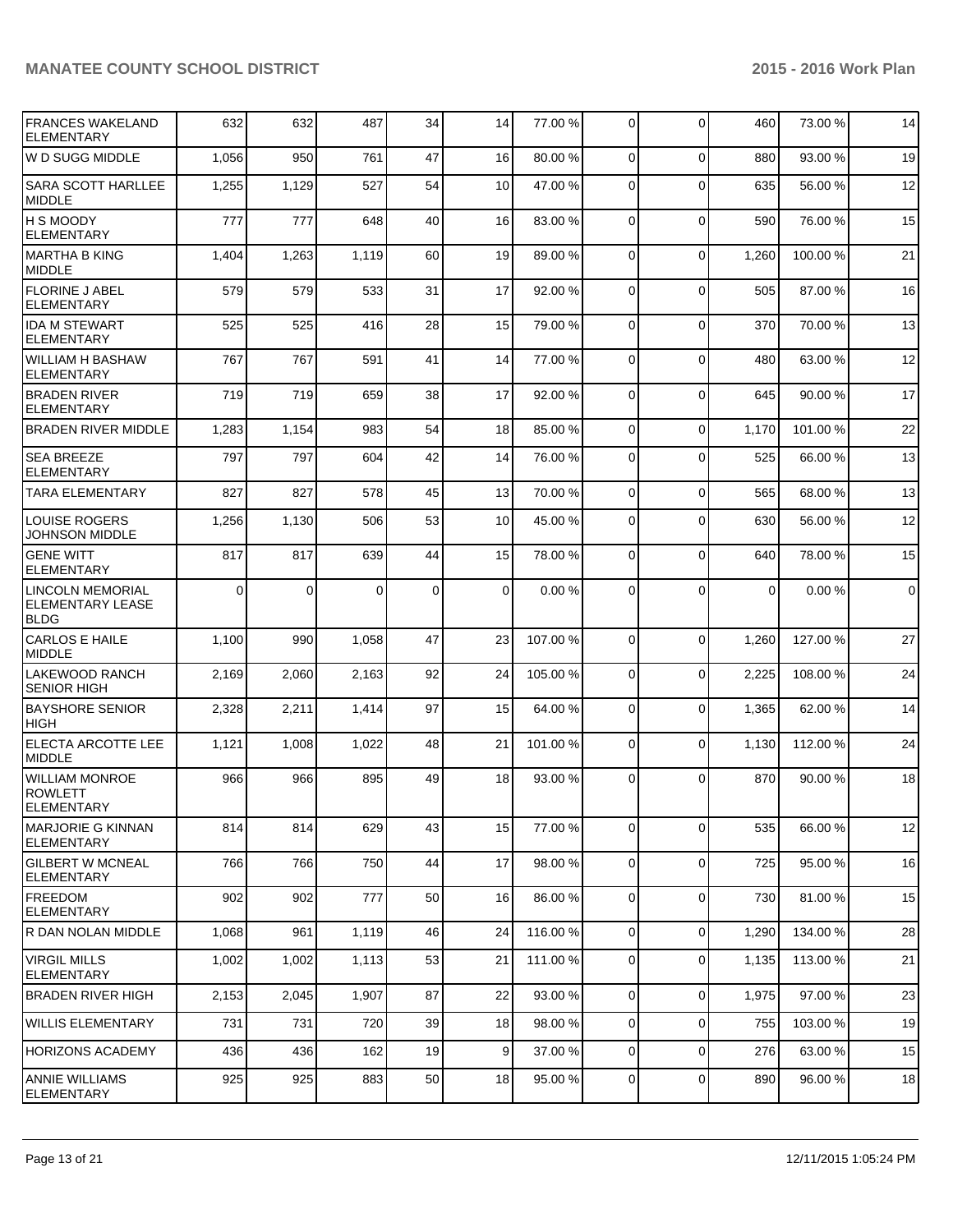| <b>IGULLETT ELEMENTARY</b>                | 889    | 889    | 654    | 48              | 141             | 74.00 %  |  | 760 I    | 85.00 %  | 16 |
|-------------------------------------------|--------|--------|--------|-----------------|-----------------|----------|--|----------|----------|----|
| <b>IBUFFALO CREEK</b><br><b>IMIDDLE</b>   | 1.170  | 1,053  | 1.094  | 51              | 211             | 104.00 % |  | ا 200. ا | 114.00 % | 24 |
| <b>IG.D. ROGERS GARDEN</b><br>IELEMENTARY | 582    | 582    | 223    | 31 <sub>1</sub> |                 | 38.00 %  |  | 244      | 42.00 %  | 8  |
| <b>IPALMETTO</b><br>ELEMENTARY (NEW)      | 885    | 885    | 653    | 48              | 14 <sub>1</sub> | 74.00 %  |  | 600      | 68.00 %  | 13 |
|                                           | 54.120 | 52,685 | 41,151 | 2,615           | 16              | 78.11 %  |  | 41,160   | 78.12 %  | 16 |

The COFTE Projected Total (41,160) for 2019 - 2020 must match the Official Forecasted COFTE Total (41,159 ) for 2019 - 2020 before this section can be completed. In the event that the COFTE Projected Total does not match the Official forecasted COFTE, then the Balanced Projected COFTE Table should be used to balance COFTE.

| Projected COFTE for 2019 - 2020 | Grade  |             |
|---------------------------------|--------|-------------|
| Elementary (PK-3)               | 12,884 |             |
| Middle $(4-8)$                  | 16,759 | Elementar   |
| High (9-12)                     | 11,517 |             |
|                                 | 41,159 | Middle (4-8 |
|                                 |        | High (9-12  |

| <b>Grade Level Type</b> | <b>Balanced Projected</b><br>COFTE for 2019 - 2020 |
|-------------------------|----------------------------------------------------|
| Elementary (PK-3)       |                                                    |
| Middle (4-8)            |                                                    |
| High (9-12)             |                                                    |
|                         | 41,160                                             |

## **Relocatable Replacement**

Number of relocatable classrooms clearly identified and scheduled for replacement in the school board adopted financially feasible 5-year district work program.

| Location                          | $2015 - 2016$ | 2016 - 2017 | 2017 - 2018 | 2018 - 2019 | 2019 - 2020 | Year 5 Total |
|-----------------------------------|---------------|-------------|-------------|-------------|-------------|--------------|
| Total Relocatable Replacements: I |               |             |             |             |             |              |

# **Charter Schools Tracking**

Information regarding the use of charter schools.

| Location-Type                                       | # Relocatable<br>units or<br>permanent<br>classrooms | Owner           | Year Started or<br>Scheduled | <b>Student</b><br><b>Stations</b> | <b>Students</b><br>Enrolled | Years in<br>Contract | <b>Total Charter</b><br><b>Students</b><br>projected for<br>2019 - 2020 |
|-----------------------------------------------------|------------------------------------------------------|-----------------|------------------------------|-----------------------------------|-----------------------------|----------------------|-------------------------------------------------------------------------|
| <b>Team Success</b>                                 |                                                      | 24 OTHER        | 1995                         | 524                               | 481                         | 5                    | 808                                                                     |
| Manatee School of the Arts and<br>Sciences          |                                                      | 12 <b>OTHER</b> | 1997                         | 250                               | 136                         | 15                   | 200                                                                     |
| Manatee School of the Arts                          |                                                      | 109 OTHER       | 1998                         | 2,962                             | 1,944                       | 15                   | 2,750                                                                   |
| <b>IOasis Middle School</b>                         |                                                      | 8 OTHER         | 2006                         | 120                               | 112                         | 3                    | 150                                                                     |
| Imagine Charter School of North<br><b>I</b> Manatee |                                                      | 34 OTHER        | 2005                         | 680                               | 525                         | 3                    | 600                                                                     |
| Imagine Charter School of East<br><b>Manatee</b>    |                                                      | 36 OTHER        | 2008                         | 720                               | 396                         |                      | 450                                                                     |
| Palmetto Charter School                             |                                                      | 23 OTHER        | 2010                         | 476                               | 358                         | 10 <sup>1</sup>      | 364                                                                     |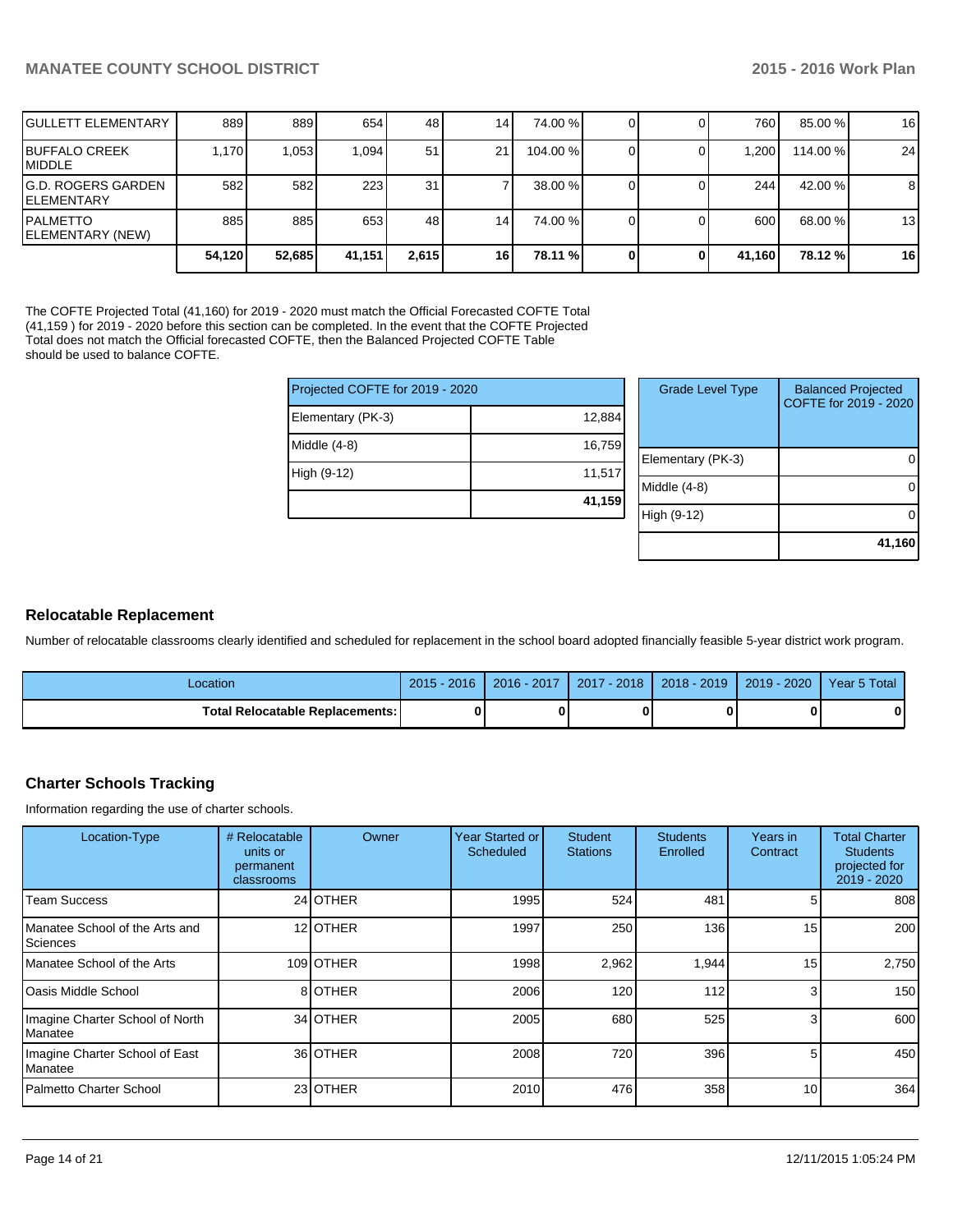| State College Collegiate School |     | 23 OTHER        | 2010 | 500    | 504   | 500              |
|---------------------------------|-----|-----------------|------|--------|-------|------------------|
| Manatee Charter School          |     | 56 OTHER        | 2012 | 200. ا | 765   | 1,100            |
| Just for Girls Academy          |     | 9 <b>IOTHER</b> | 2012 | 180    | 110   | 180 <sup>1</sup> |
| Visible Men Academy             |     | 8 OTHER         | 2013 | 130    | 125   | 350              |
| Rowlett Charter School          |     | 45 SCHOOL BOARD | 2014 | 814    | 909   | 917              |
|                                 | 387 |                 |      | 8,556  | 6,365 | 8,369            |

### **Special Purpose Classrooms Tracking**

The number of classrooms that will be used for certain special purposes in the current year, by facility and type of classroom, that the district will, 1), not use for educational purposes, and 2), the co-teaching classrooms that are not open plan classrooms and will be used for educational purposes.

| School | School Type                            | $#$ of Elementary<br>K-3 Classrooms       | $#$ of Middle 4-8<br><b>Classrooms</b> | $#$ of High 9-12<br><b>Classrooms</b> | # of $ESE$<br>Classrooms | # of Combo<br><b>Classrooms</b> | Total<br><b>Classrooms</b> |
|--------|----------------------------------------|-------------------------------------------|----------------------------------------|---------------------------------------|--------------------------|---------------------------------|----------------------------|
|        | <b>Total Educational Classrooms: I</b> |                                           |                                        |                                       |                          |                                 | 01                         |
| School | School Type                            | # of Elementary $\vert$<br>K-3 Classrooms | # of Middle 4-8<br><b>Classrooms</b>   | # of High $9-12$<br><b>Classrooms</b> | # of $ESE$<br>Classrooms | # of Combo<br><b>Classrooms</b> | Total<br><b>Classrooms</b> |
|        | <b>Total Co-Teaching Classrooms:</b>   |                                           |                                        |                                       |                          | 0                               | 01                         |

#### **Infrastructure Tracking**

**Necessary offsite infrastructure requirements resulting from expansions or new schools. This section should include infrastructure information related to capacity project schedules and other project schedules (Section 4).**

No new facilities planned for the first 3 years of the plan

**Proposed location of planned facilities, whether those locations are consistent with the comprehensive plans of all affected local governments, and recommendations for infrastructure and other improvements to land adjacent to existing facilities. Provisions of 1013.33(12), (13) and (14) and 1013.36 must be addressed for new facilities planned within the 1st three years of the plan (Section 5).**

N/A

**Consistent with Comp Plan?** Yes

#### **Net New Classrooms**

The number of classrooms, by grade level and type of construction, that were added during the last fiscal year.

| List the net new classrooms added in the 2014 - 2015 fiscal year.                                                                                       |                               |                                   |                                |                        | List the net new classrooms to be added in the 2015 - 2016 fiscal<br>Ivear. |                            |                                |                        |
|---------------------------------------------------------------------------------------------------------------------------------------------------------|-------------------------------|-----------------------------------|--------------------------------|------------------------|-----------------------------------------------------------------------------|----------------------------|--------------------------------|------------------------|
| "Classrooms" is defined as capacity carrying classrooms that are added to increase<br>capacity to enable the district to meet the Class Size Amendment. |                               |                                   |                                |                        | Totals for fiscal year 2015 - 2016 should match totals in Section 15A.      |                            |                                |                        |
| Location                                                                                                                                                | $2014 - 2015 \#$<br>Permanent | $2014 - 2015$ #<br><b>Modular</b> | $2014 - 2015$ #<br>Relocatable | $2014 - 2015$<br>Total | $2015 - 2016$ #<br>Permanent                                                | $2015 - 2016$ #<br>Modular | $2015 - 2016$ #<br>Relocatable | $2015 - 2016$<br>Total |
| Elementary (PK-3)                                                                                                                                       |                               |                                   |                                |                        | 10                                                                          |                            |                                | 10 <sup>1</sup>        |
| Middle (4-8)                                                                                                                                            |                               |                                   |                                |                        |                                                                             |                            |                                | $\Omega$               |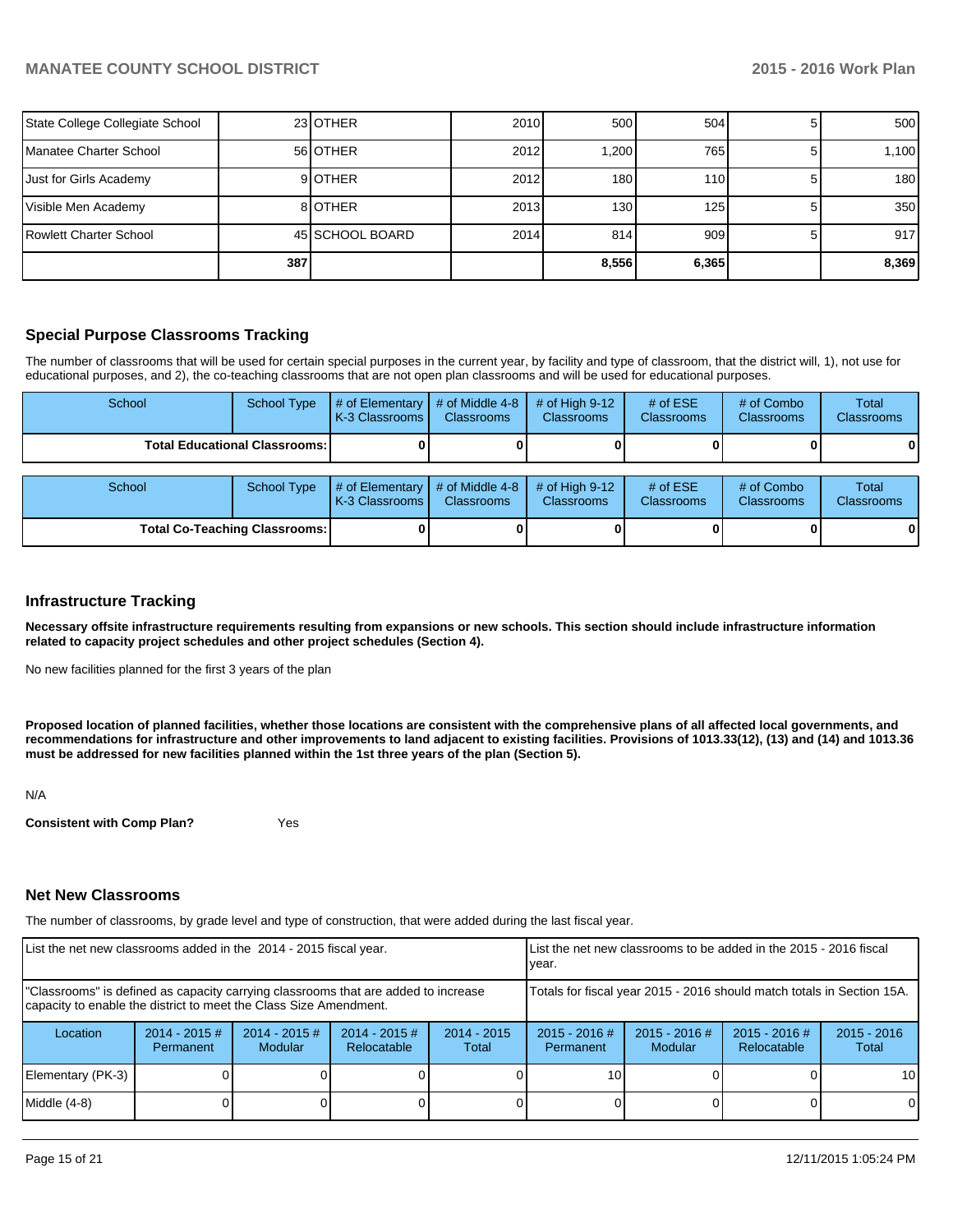| High (9-12) |  |  |    |   | υı              |
|-------------|--|--|----|---|-----------------|
|             |  |  | 10 | 0 | 10 <sub>1</sub> |

# **Relocatable Student Stations**

Number of students that will be educated in relocatable units, by school, in the current year, and the projected number of students for each of the years in the workplan.

| <b>Site</b>                           | 2015 - 2016 | 2016 - 2017 | 2017 - 2018 | 2018 - 2019    | 2019 - 2020 | 5 Year Average |
|---------------------------------------|-------------|-------------|-------------|----------------|-------------|----------------|
| <b>BRADEN RIVER HIGH</b>              | 200         | 250         | 250         | 250            | 250         | 240            |
| ANNA MARIA ELEMENTARY                 | 40          | 36          | 36          | 36             | 36          | 37             |
| <b>BALLARD ELEMENTARY</b>             | 0           | 0           | $\mathbf 0$ | 0              | 0           | $\mathbf 0$    |
| <b>BAYSHORE ELEMENTARY</b>            | 58          | 54          | 54          | 54             | 54          | 55             |
| <b>DUETTE ELEMENTARY</b>              | 0           | 0           | $\mathbf 0$ | 0              | 0           | $\mathbf 0$    |
| <b>MANATEE ELEMENTARY</b>             | 0           | 0           | $\mathbf 0$ | 0              | 0           | $\overline{0}$ |
| <b>TARA ELEMENTARY</b>                | 90          | 72          | 72          | 72             | 72          | 76             |
| LOUISE ROGERS JOHNSON MIDDLE          | 37          | 66          | 66          | 66             | 66          | 60             |
| <b>FLORINE J ABEL ELEMENTARY</b>      | 0           | 36          | 36          | 36             | 36          | 29             |
| <b>IDA M STEWART ELEMENTARY</b>       | 0           | 0           | 0           | 0              | 0           | $\overline{0}$ |
| WILLIAM H BASHAW ELEMENTARY           | 130         | 162         | 162         | 162            | 162         | 156            |
| <b>BRADEN RIVER ELEMENTARY</b>        | 76          | 72          | 72          | 72             | 72          | 73             |
| <b>BRADEN RIVER MIDDLE</b>            | 66          | 110         | 110         | 110            | 110         | 101            |
| <b>SEA BREEZE ELEMENTARY</b>          | 0           | 0           | $\mathbf 0$ | 0              | 0           | 0              |
| <b>BLACKBURN ELEMENTARY</b>           | 51          | 18          | 18          | 18             | 18          | 25             |
| FRANCES WAKELAND ELEMENTARY           | 41          | 90          | 90          | 90             | 90          | 80             |
| W D SUGG MIDDLE                       | 59          | 66          | 66          | 66             | 66          | 65             |
| SARA SCOTT HARLLEE MIDDLE             | 129         | 132         | 132         | 132            | 132         | 131            |
| <b>H S MOODY ELEMENTARY</b>           | 165         | 144         | 144         | 144            | 144         | 148            |
| MARTHA B KING MIDDLE                  | 88          | 88          | 88          | 88             | 88          | 88             |
| <b>ROBERT H PRINE ELEMENTARY</b>      | 88          | 108         | 108         | 108            | 108         | 104            |
| <b>BLANCHE H DAUGHTREY ELEMENTARY</b> | 44          | 36          | 36          | 36             | 36          | 38             |
| <b>SAMOSET ELEMENTARY</b>             | 0           | 0           | $\mathbf 0$ | 0              | 0           | $\overline{0}$ |
| <b>SOUTHEAST SENIOR HIGH</b>          | 197         | 175         | 175         | 175            | 175         | 179            |
| LINCOLN MIDDLE                        | 47          | 88          | 88          | 88             | 88          | 80             |
| JAMES TILLMAN ELEMENTARY              | 60          | 90          | 90          | 90             | 90          | 84             |
| <b>BUFFALO CREEK MIDDLE</b>           | 0           | $\mathbf 0$ | $\mathbf 0$ | 0              | 0           | $\mathbf 0$    |
| ORANGE RIDGE-BULLOCK SCHOOL           | 100         | 108         | 108         | 108            | 108         | 106            |
| PALM VIEW ELEMENTARY                  | 0           | 0           | 0           | $\overline{0}$ | $\mathbf 0$ | $\mathbf 0$    |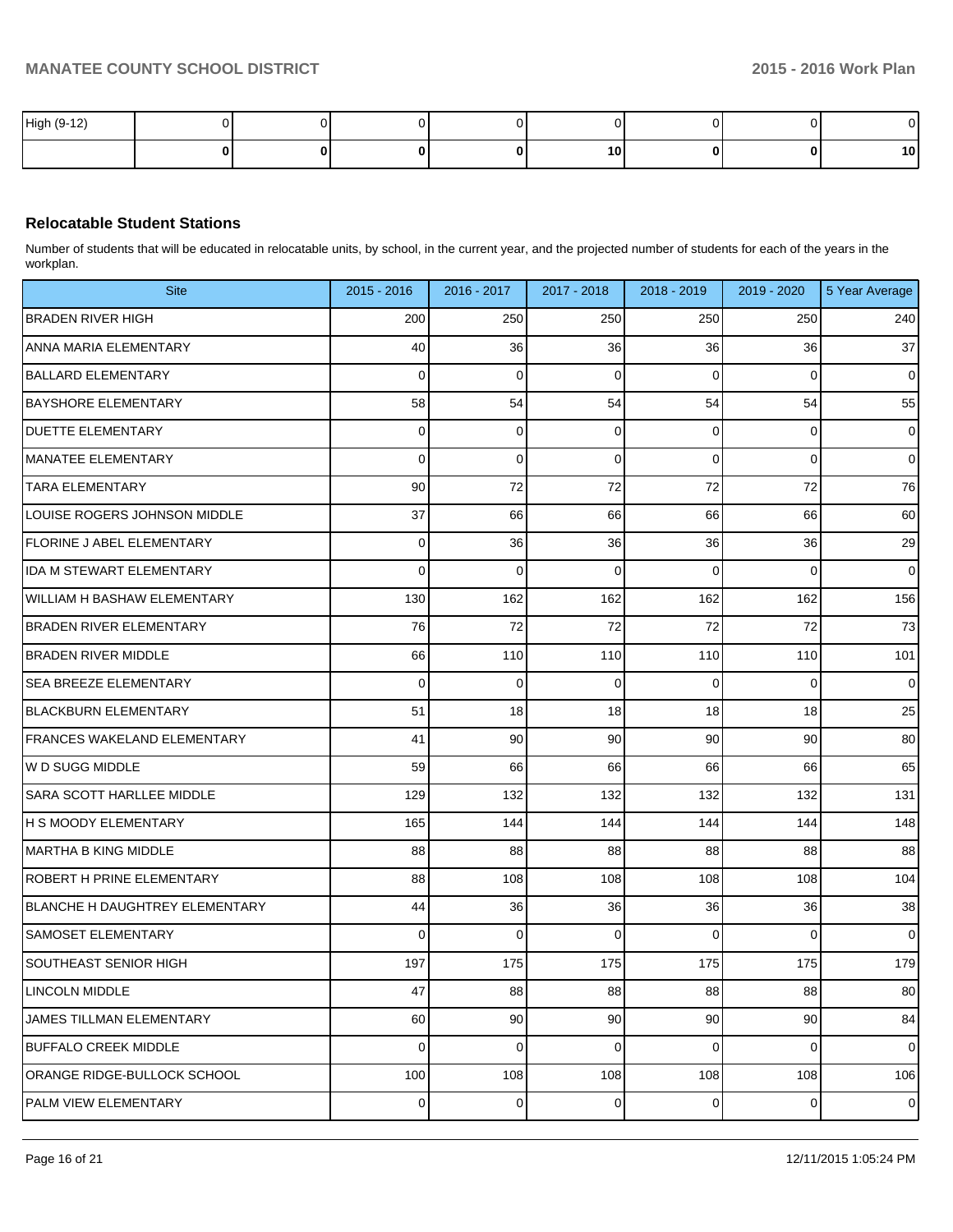| PALMA SOLA ELEMENTARY                             | 5 <sup>1</sup> | 36       | 36       | 36             | 36             | 30             |
|---------------------------------------------------|----------------|----------|----------|----------------|----------------|----------------|
| PALMETTO ELEMENTARY (OLD)                         | $\Omega$       | $\Omega$ | $\Omega$ | $\Omega$       | 0              | 0              |
| <b>PALMETTO SENIOR HIGH</b>                       | 62             | 25       | 25       | 25             | 25             | 32             |
| R DAN NOLAN MIDDLE                                | 41             | 110      | 110      | 110            | 110            | 96             |
| <b>VIRGIL MILLS ELEMENTARY</b>                    | 170            | 252      | 252      | 252            | 252            | 236            |
| <b>WILLIS ELEMENTARY</b>                          | $\Omega$       | $\Omega$ | $\Omega$ | $\Omega$       | $\Omega$       | 0              |
| <b>HORIZONS ACADEMY</b>                           | $\Omega$       | $\Omega$ | $\Omega$ | $\Omega$       | $\Omega$       | 0              |
| ANNIE WILLIAMS ELEMENTARY                         | 36             | 72       | 72       | 72             | 72             | 65             |
| <b>GULLETT ELEMENTARY</b>                         | $\Omega$       | $\Omega$ | $\Omega$ | $\Omega$       | $\Omega$       | 0              |
| <b>BAYSHORE SENIOR HIGH</b>                       | 75             | 25       | 25       | 25             | 25             | 35             |
| ELECTA ARCOTTE LEE MIDDLE                         | $\Omega$       | 22       | 22       | 22             | 22             | 18             |
| WILLIAM MONROE ROWLETT ELEMENTARY                 | 94             | 72       | 72       | 72             | 72             | 76             |
| MARJORIE G KINNAN ELEMENTARY                      | 155            | 180      | 180      | 180            | 180            | 175            |
| <b>GILBERT W MCNEAL ELEMENTARY</b>                | $\Omega$       | 18       | 18       | 18             | 18             | 14             |
| <b>IFREEDOM ELEMENTARY</b>                        | 146            | 126      | 126      | 126            | 126            | 130            |
| <b>CARLOS E HAILE MIDDLE</b>                      | 103            | 110      | 110      | 110            | 110            | 109            |
| LAKEWOOD RANCH SENIOR HIGH                        | 370            | 450      | 450      | 450            | 450            | 434            |
| MANATEE SENIOR HIGH                               | 165            | 125      | 125      | 125            | 125            | 133            |
| MANATEE TECHNICAL COLLEGE                         | 47             | $\Omega$ | $\Omega$ | $\Omega$       | $\Omega$       | 9              |
| JESSIE P MILLER ELEMENTARY                        | $\Omega$       | $\Omega$ | $\Omega$ | $\Omega$       | $\Omega$       | $\Omega$       |
| MYAKKA CITY ELEMENTARY                            | $\Omega$       | $\Omega$ | $\Omega$ | $\Omega$       | 0              | 0              |
| <b>ONECO ELEMENTARY</b>                           | $\Omega$       | $\Omega$ | $\Omega$ | $\Omega$       | $\Omega$       | $\Omega$       |
| <b>GENE WITT ELEMENTARY</b>                       | 66             | 36       | 36       | 36             | 36             | 42             |
| LINCOLN MEMORIAL ELEMENTARY LEASE BLDG            | $\Omega$       | $\Omega$ | $\Omega$ | $\Omega$       | $\Omega$       | $\Omega$       |
| <b>G.D. ROGERS GARDEN ELEMENTARY</b>              | $\Omega$       | $\Omega$ | 0        | $\Omega$       | $\Omega$       | 0              |
| PALMETTO ELEMENTARY (NEW)                         | $\overline{0}$ | $\circ$  | οI       | $\overline{0}$ | $\overline{0}$ | $\overline{0}$ |
|                                                   |                |          |          |                |                |                |
| Totals for MANATEE COUNTY SCHOOL DISTRICT         |                |          |          |                |                |                |
| Total students in relocatables by year.           | 3,301          | 3,660    | 3,660    | 3,660          | 3,660          | 3,588          |
| Total number of COFTE students projected by year. | 41,239         | 41,366   | 41,216   | 41,066         | 41,159         | 41,209         |
| Percent in relocatables by year.                  | 8 %            | $9%$     | 9%       | 9%             | $9%$           | 9%             |

# **Leased Facilities Tracking**

Exising leased facilities and plans for the acquisition of leased facilities, including the number of classrooms and student stations, as reported in the educational plant survey, that are planned in that location at the end of the five year workplan.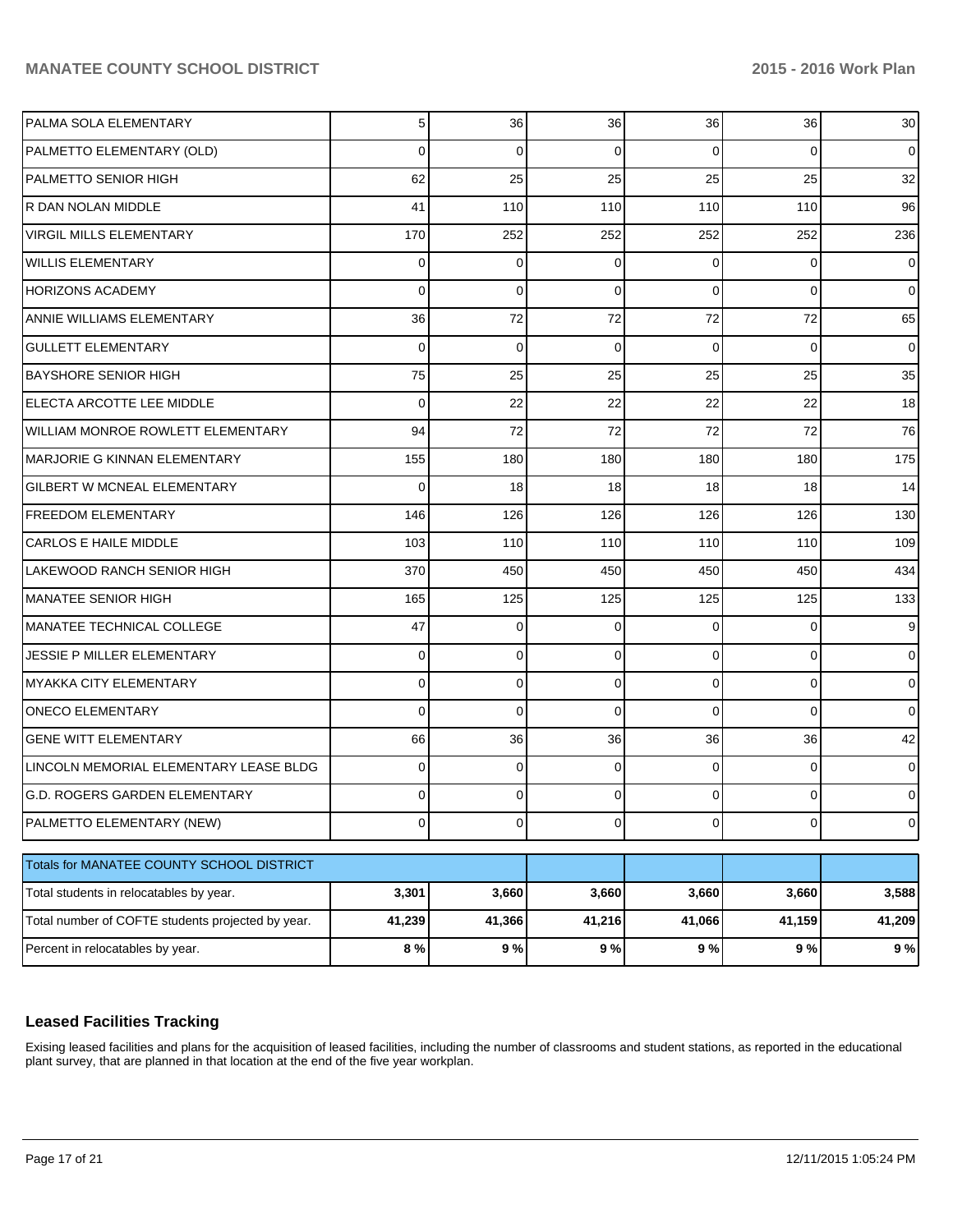Nothing reported for this section.

#### **Failed Standard Relocatable Tracking**

Relocatable units currently reported by school, from FISH, and the number of relocatable units identified as 'Failed Standards'.

Nothing reported for this section.

# **Planning**

#### **Class Size Reduction Planning**

**Plans approved by the school board that reduce the need for permanent student stations such as acceptable school capacity levels, redistricting, busing, year-round schools, charter schools, magnet schools, public-private partnerships, multitrack scheduling, grade level organization, block scheduling, or other alternatives.**

The District has eleven charter schools and one conversion charter school with a current enrollment of 5,919. The School Board approved the following school capacity levels: Elementary Schools 110% by School Service Area (SSA) of FISH capacity; Middle Schools 105% by SSA of FISH capacity; and High Schools 100% district-wide of FISH capacity. Re-districting is contemplated to level capacity among district schools. The District also offers magnet schools, virtual schools and an extensive choice program to better utilize facilities within the District.

### **School Closure Planning**

**Plans for the closure of any school, including plans for disposition of the facility or usage of facility space, and anticipated revenues.**

In 2015/2016, the District anticipates selling the Parent Information Center (PIC) located at 234 Manatee Avenue East. Revenue from that sale is expected to be \$390,000.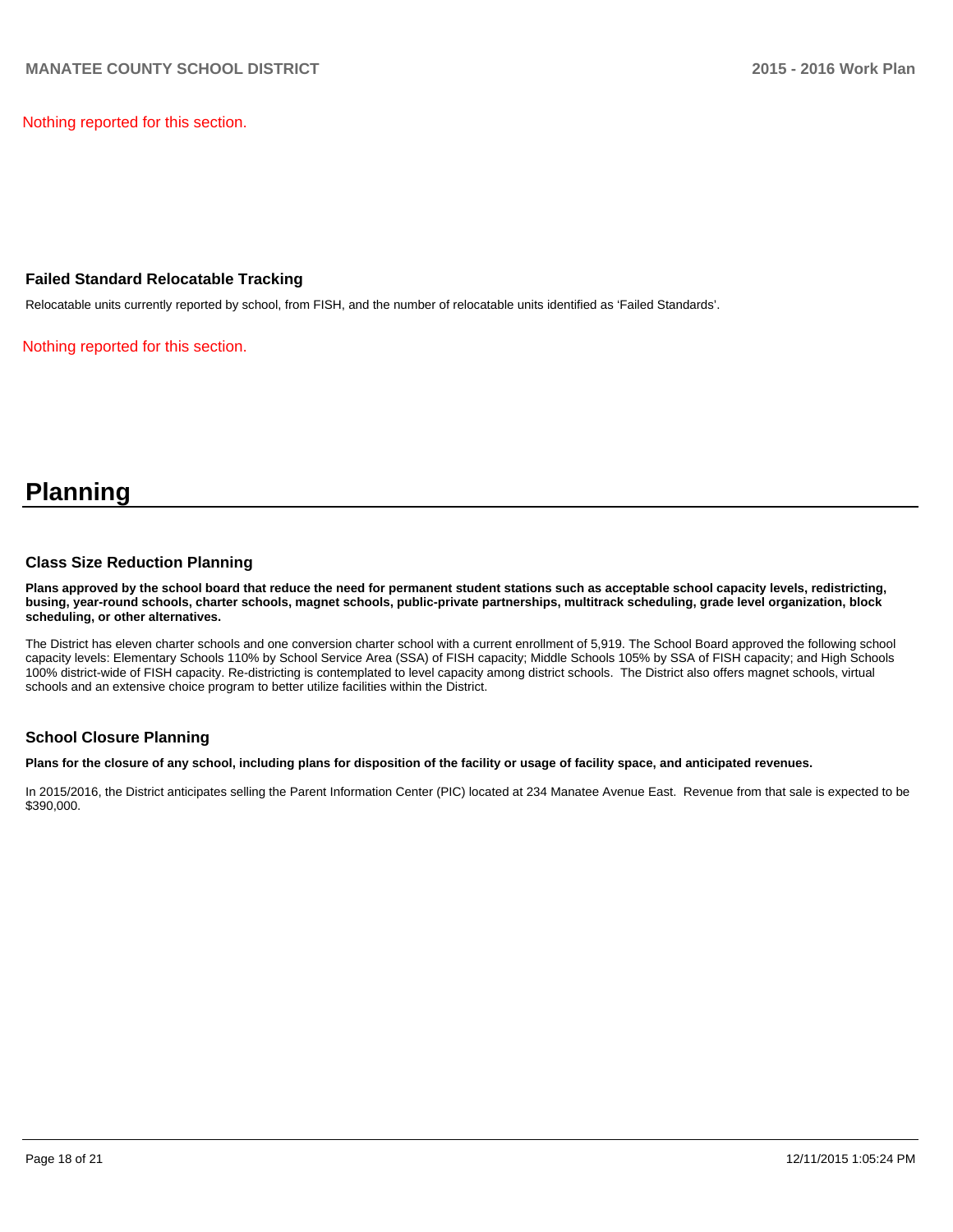# **Long Range Planning**

#### **Ten-Year Maintenance**

District projects and locations regarding the projected need for major renovation, repair, and maintenance projects within the district in years 6-10 beyond the projects plans detailed in the five years covered by the work plan.

Nothing reported for this section.

### **Ten-Year Capacity**

Schedule of capital outlay projects projected to ensure the availability of satisfactory student stations for the projected student enrollment in K-12 programs for the future 5 years beyond the 5-year district facilities work program.

| Project    | Location, Community, Quadrant or other<br>general location | 2019 - 2020 / 2024 - 2025<br><b>Projected Cost</b> |
|------------|------------------------------------------------------------|----------------------------------------------------|
| Elementary | <b>ISSA 1 or 2</b>                                         | \$20,000,000                                       |
|            |                                                            | \$20,000,000                                       |

### **Ten-Year Planned Utilization**

Schedule of planned capital outlay projects identifying the standard grade groupings, capacities, and planned utilization rates of future educational facilities of the district for both permanent and relocatable facilities.

| <b>Grade Level Projections</b>  | <b>FISH</b><br><b>Student</b><br><b>Stations</b> | Actual 2014 -<br>2015 FISH<br>Capacity | Actual<br>$2014 -$<br>2015<br><b>COFTE</b> | Actual 2014 - 2015<br><b>Utilization</b> | Actual 2015 - 2016 / 2024 - 2025 new<br>Student Capacity to be added/removed | Projected 2024<br>2025 COFTE | Projected 2024 -<br>2025 Utilization |
|---------------------------------|--------------------------------------------------|----------------------------------------|--------------------------------------------|------------------------------------------|------------------------------------------------------------------------------|------------------------------|--------------------------------------|
| Elementary - District<br>Totals | 30,094                                           | 30,094                                 | 19,899.00                                  | 66.12 %                                  | 831                                                                          | 18,148                       | 58.68%                               |
| Middle - District Totals        | 11.849                                           | 10.660                                 | 8.210.00                                   | 77.02 %                                  |                                                                              | 9.011                        | 84.53 %                              |
| High - District Totals          | 14.407                                           | 13.684                                 | 10.218.00                                  | 74.67 %                                  | 1.868                                                                        | 9.956                        | 64.02 %                              |
| Other - ESE, etc                | 2.974                                            | 3.341                                  | 566.00                                     | 16.94 %                                  |                                                                              | 500                          | 14.97 %                              |
|                                 | 59,324                                           | 57,779                                 | 38,893.00                                  | 67.31 %                                  | 2,699                                                                        | 37,615                       | 62.20%                               |

**Combination schools are included with the middle schools for student stations, capacity, COFTE and utilization purposes because these facilities all have a 90% utilization factor. Use this space to explain or define the grade groupings for combination schools.**

No comments to report.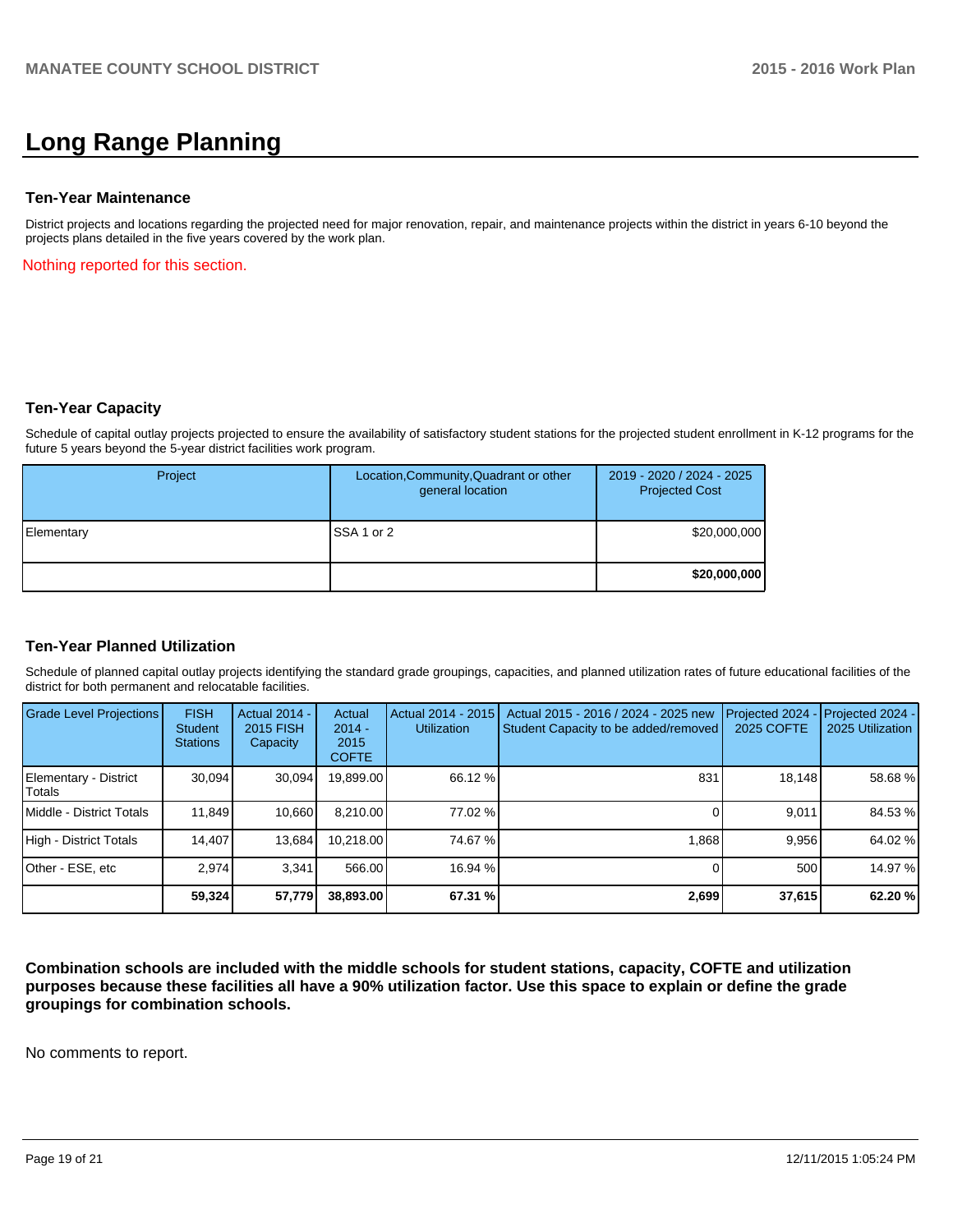#### **Ten-Year Infrastructure Planning**

**Proposed Location of Planned New, Remodeled, or New Additions to Facilities in 06 thru 10 out years (Section 28).**

Elementary School in SSA 1 or 2

#### Plans for closure of any school, including plans for disposition of the facility or usage of facility space, and anticipated revenues in the 06 thru 10 out **years (Section 29).**

The District is in the process of long range planning and has hired a third party consultant to gather information and make recommendations.

#### **Twenty-Year Maintenance**

District projects and locations regarding the projected need for major renovation, repair, and maintenance projects within the district in years 11-20 beyond the projects plans detailed in the five years covered by the work plan.

Nothing reported for this section.

## **Twenty-Year Capacity**

Schedule of capital outlay projects projected to ensure the availability of satisfactory student stations for the projected student enrollment in K-12 programs for the future 11-20 years beyond the 5-year district facilities work program.

| Project   | Location, Community, Quadrant or other<br>general location | 2024 - 2025 / 2034 - 2035<br><b>Projected Cost</b> |
|-----------|------------------------------------------------------------|----------------------------------------------------|
| Middle X1 | SSA <sub>3</sub>                                           | \$48,040,532                                       |
|           |                                                            | \$48,040,532                                       |

### **Twenty-Year Planned Utilization**

Schedule of planned capital outlay projects identifying the standard grade groupings, capacities, and planned utilization rates of future educational facilities of the district for both permanent and relocatable facilities.

| <b>Grade Level Projections</b>   | <b>FISH</b><br><b>Student</b><br><b>Stations</b> | <b>Actual 2014 -</b><br>2015 FISH<br>Capacity | Actual<br>$2014 -$<br>2015<br><b>COFTE</b> | Actual 2014 - 2015<br>Utilization | Actual 2015 - 2016 / 2034 - 2035 new<br>Student Capacity to be added/removed | Projected 2034<br>2035 COFTE | Projected 2034 -<br>2035 Utilization |
|----------------------------------|--------------------------------------------------|-----------------------------------------------|--------------------------------------------|-----------------------------------|------------------------------------------------------------------------------|------------------------------|--------------------------------------|
| Elementary - District<br>Totals  | 30.094                                           | 30,094                                        | 19,899.00                                  | 66.12 %                           |                                                                              | 22,685                       | 75.38 %                              |
| <b>IMiddle - District Totals</b> | 11.849                                           | 10.660                                        | 8.210.00                                   | 77.02 %                           | 1.047                                                                        | 11.264                       | 96.22 %                              |
| High - District Totals           | 14.407                                           | 13,684                                        | 10.218.00                                  | 74.67 %                           |                                                                              | 12.445                       | 90.95 %                              |
| Other - ESE, etc                 | 2.974                                            | 3.341                                         | 566.00                                     | 16.94 %                           |                                                                              | 500                          | 14.97 %                              |
|                                  | 59,324                                           | 57,779                                        | 38,893.00                                  | 67.31 %                           | 1,047                                                                        | 46,894                       | 79.72 %                              |